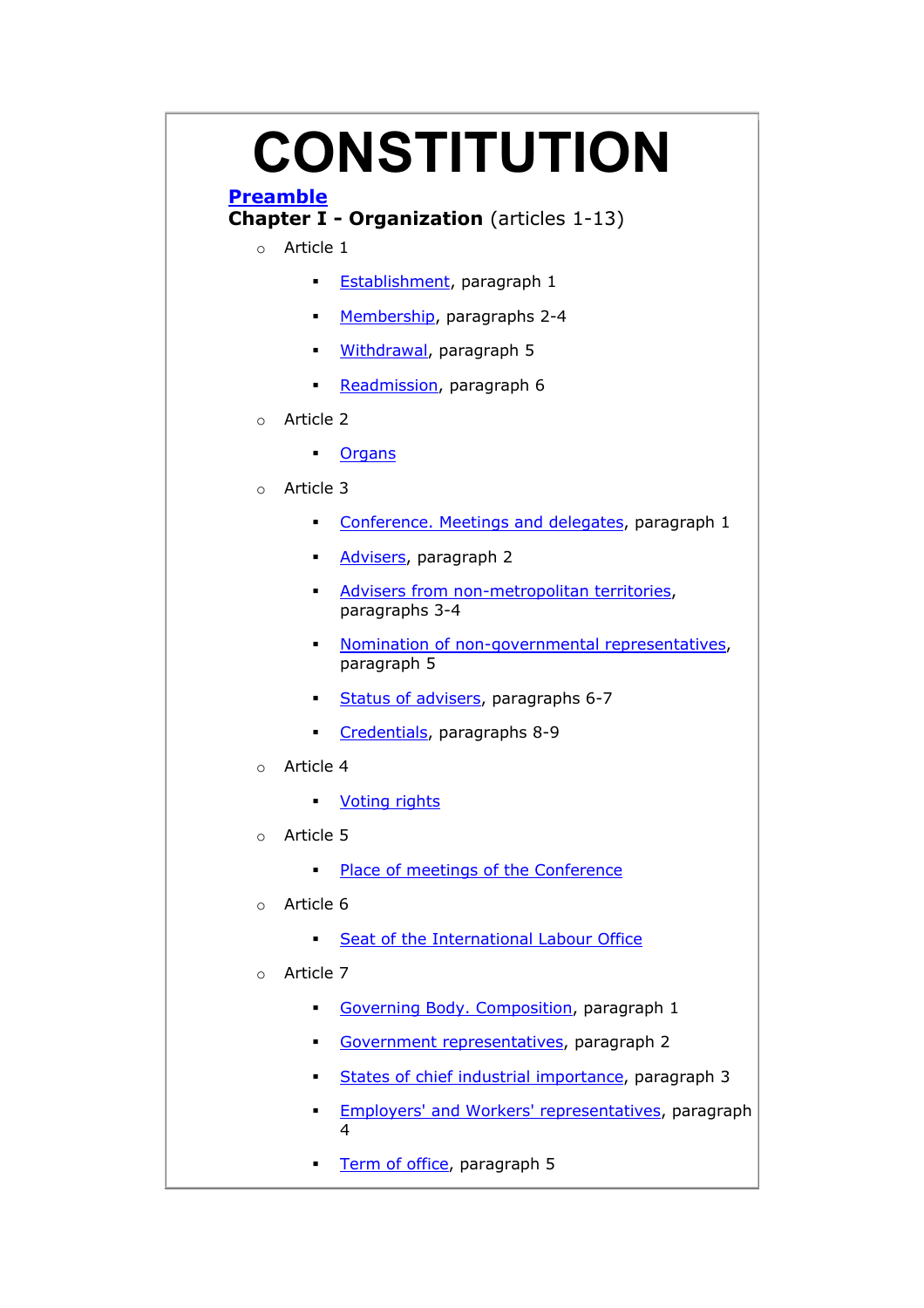- [Vacancies, substitutes, etc.,](#page-9-0) paragraph 6
- **[Officers](#page-10-0)**, paragraph 7
- **[Procedure](#page-10-0), paragraph 8**
- o Article 8
	- **•** Director-General
- o Article 9
	- [Staff. Appointment,](#page-10-0) paragraphs 1-3
	- [International character of responsibilities,](#page-11-0) paragraphs 4-5
- o Article 10
	- **[Functions of the Office](#page-11-0)**
- o Article 11
	- **[Relations with governments](#page-12-0)**
- o Article 12
	- **[Relations with international organizations](#page-12-0)**
- o Article 13
	- **[Financial and budgetary arrangements,](#page-13-0) paragraphs** 1-3
	- [Arrears in payment of contributions](#page-14-0), paragraph 4
	- **[Financial responsibility of Director-General,](#page-14-0)** paragraph 5

#### **Chapter II: Procedure**(articles 14-34)

- o Article 14
	- [Agenda for Conference](#page-14-0), paragraph 1
	- **[Preparation for Conference,](#page-15-0) paragraph 2**
- o Article 15
	- **Transmission of agenda and reports for Conference**
- o Article 16
	- [Objections to agenda,](#page-15-0) paragraphs 1-2
	- [Inclusion of new items by Conference,](#page-15-0) paragraph 3
- o Article 17
	- **[Officers of Conference, procedure and committees,](#page-16-0)** paragraph 1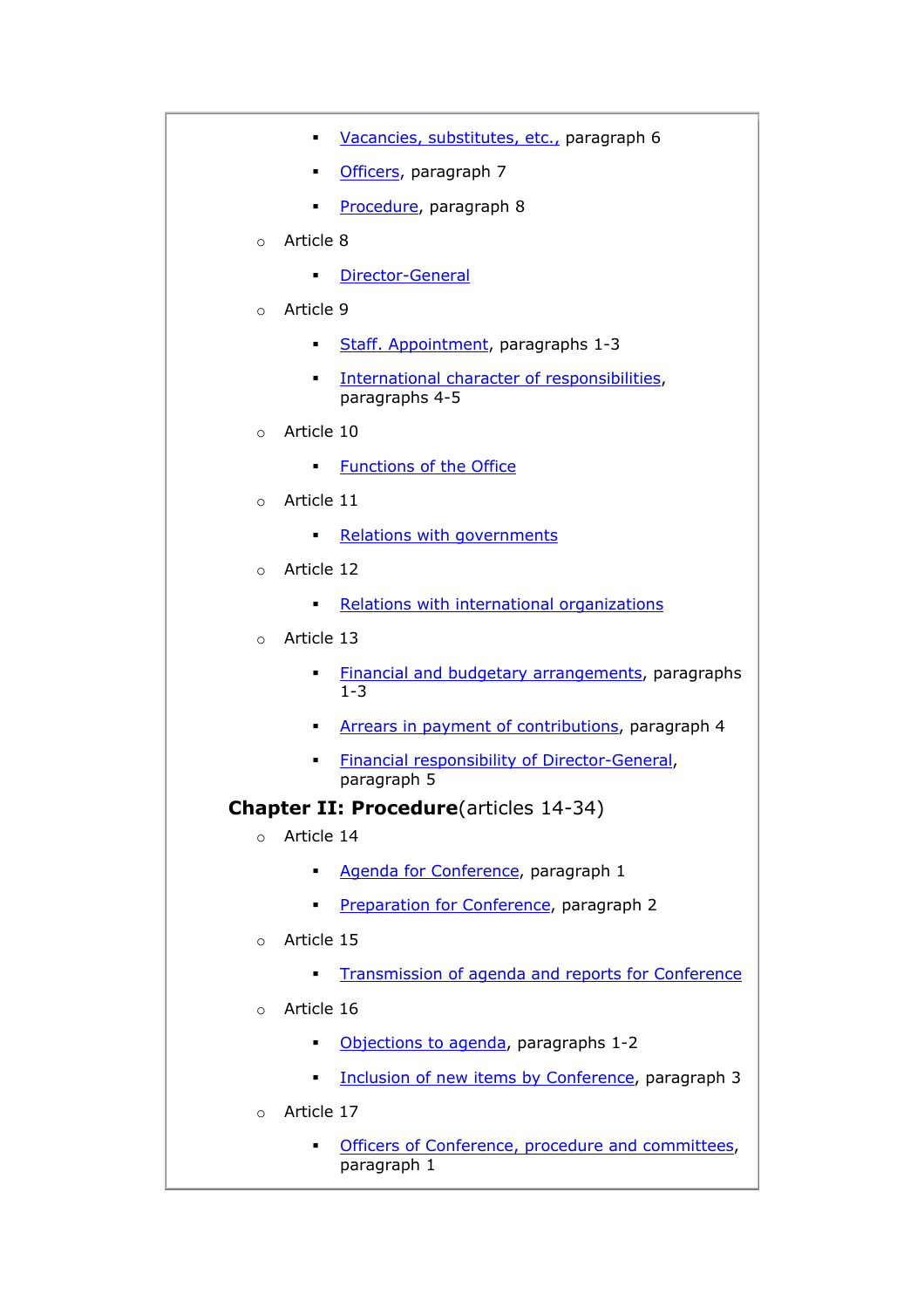- **[Voting](#page-16-0), paragraph 2** [Quorum,](#page-16-0) paragraph 3 o Article 18 **Technical experts** o Article 19 **Conventions and Recommendations. Decisions of** [the Conference,](#page-16-0) paragraph 1 [Vote required](#page-17-0), paragraph 2 [Modifications for special local conditions,](#page-17-0) paragraph 3 [Authentic texts](#page-17-0), paragraph 4 [Obligations of Members in respect of Conventions](#page-17-0), paragraph 5
	- [Obligations of Members in respect of](#page-19-0)  [Recommendations,](#page-19-0) paragraph 6
	- [Obligations of federal States,](#page-20-0) paragraph 7
	- **Effect of Conventions and Recommendations on** [more favourable existing provisions,](#page-21-0) paragraph 8
- o Article 20
	- **[Registration with the United Nations](#page-22-0)**
- o Article 21
	- **Conventions not adopted by the Conference**
- o Article 22
	- **Annual reports on ratified Conventions**
- o Article 23
	- **Examination and communication of reports**
- o Article 24
	- **[Representations of non-observance of Conventions](#page-23-0)**
- o Article 25
	- **[Publication of representation](#page-23-0)**
- o Article 26
	- **[Complaints of non-observance](#page-24-0)**
- o Article 27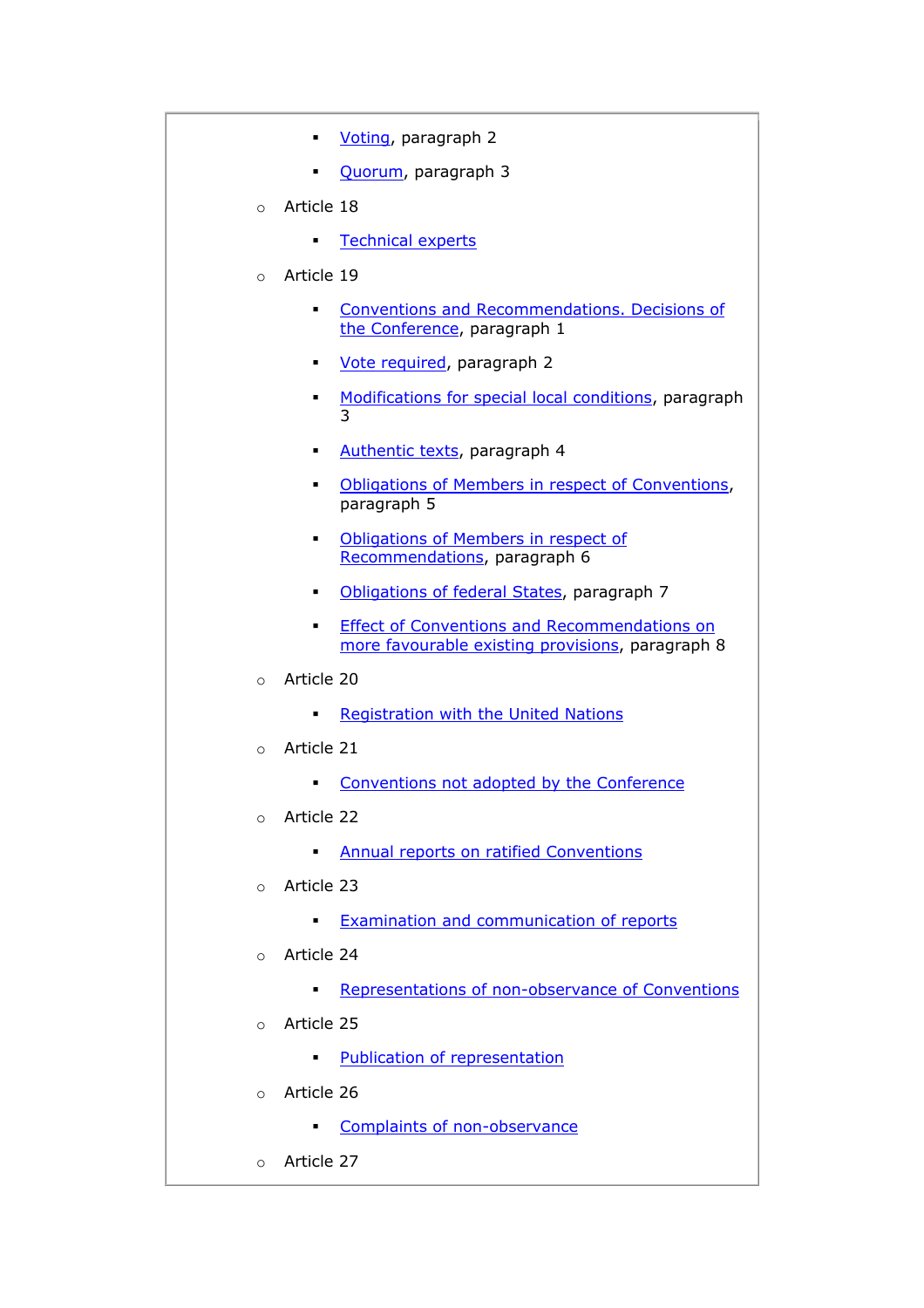- **[Co-operation with Commission of Inquiry](#page-25-0)**
- o Article 28
	- **Report of Commission of Inquiry**
- o Article 29
	- Action on report of Commission of Inquiry
- o Article 30
	- **Failure to submit Conventions or Recommendations** [to competent authorities](#page-25-0)
- o Article 31
	- **Decisions of International Court of Justice**
- o [Article 32](#page-26-0)
- o Article 33
	- Failure to carry out recommendations of [Commission of Inquiry or ICJ](#page-26-0)
- o Article 34
	- **Compliance with recommendations of Commission** [of Inquiry or ICJ](#page-27-0)

#### **Chapter III: General** (articles 35-38)

- o Article 35
	- [Application of Conventions to non-metropolitan](#page-27-0)  [territories](#page-27-0)
- o Article 36
	- **[Amendments to Constitution](#page-29-0)**
- o Article 37
	- [Interpretation of Constitution and Conventions](#page-30-0)
- o Article 38
	- **[Regional Conferences](#page-30-0)**

**Chapter IV: Miscellaneous provisions** (articles 39- 40)

- o Article 39
	- **[Legal status of Organization](#page-31-0)**
- o Article 40
	- **Privileges and immunities**

**Annex**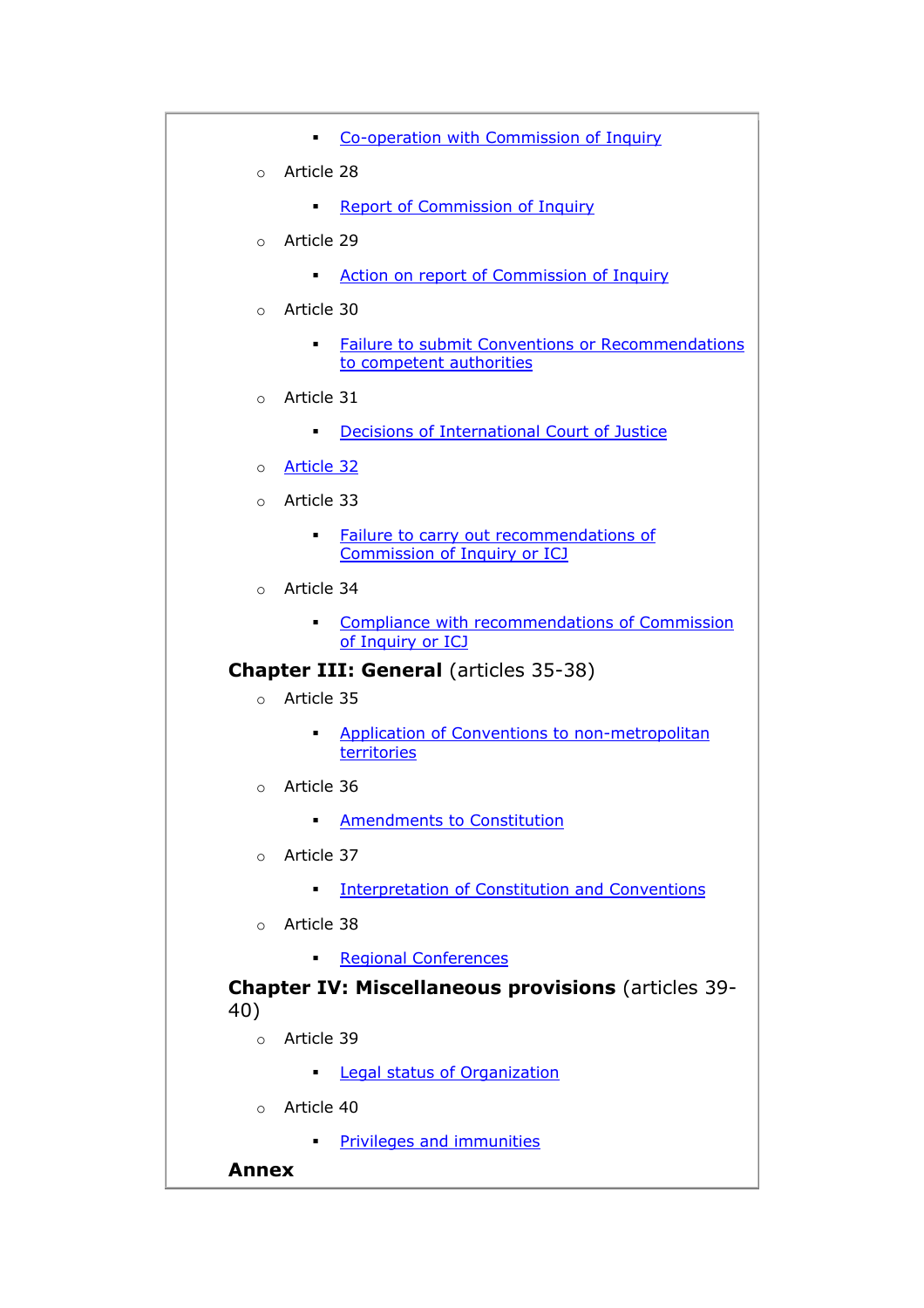### **Preamble**

Whereas universal and lasting peace can be established only if it is based upon social justice;

And whereas conditions of labour exist involving such injustice hardship and privation to large numbers of people as to produce unrest so great that the peace and harmony of the world are imperilled; and an improvement of those conditions is urgently required; as, for example, by the regulation of the hours of work including the establishment of a maximum working day and week, the regulation of the labour supply, the prevention of unemployment, the provision of an adequate living wage, the protection of the worker against sickness, disease and injury arising out of his employment the protection of children, young persons and women, provision for old age and injury, protection of the interests of workers when employed in countries other than their own, recognition of the principle of equal remuneration for work of equal value, recognition of the principle of freedom of association, the organization of vocational and technical education and other measures;

Whereas also the failure of any nation to adopt humane conditions of labour is an obstacle in the way of other nations which desire to improve the conditions in their own countries;

The High Contracting Parties, moved by sentiments of justice and humanity as well as by the desire to secure the permanent peace of the world, and with a view to attaining the objectives set forth in this Preamble, agree to the following Constitution of the International Labour Organization:

### **Chapter I . Organization**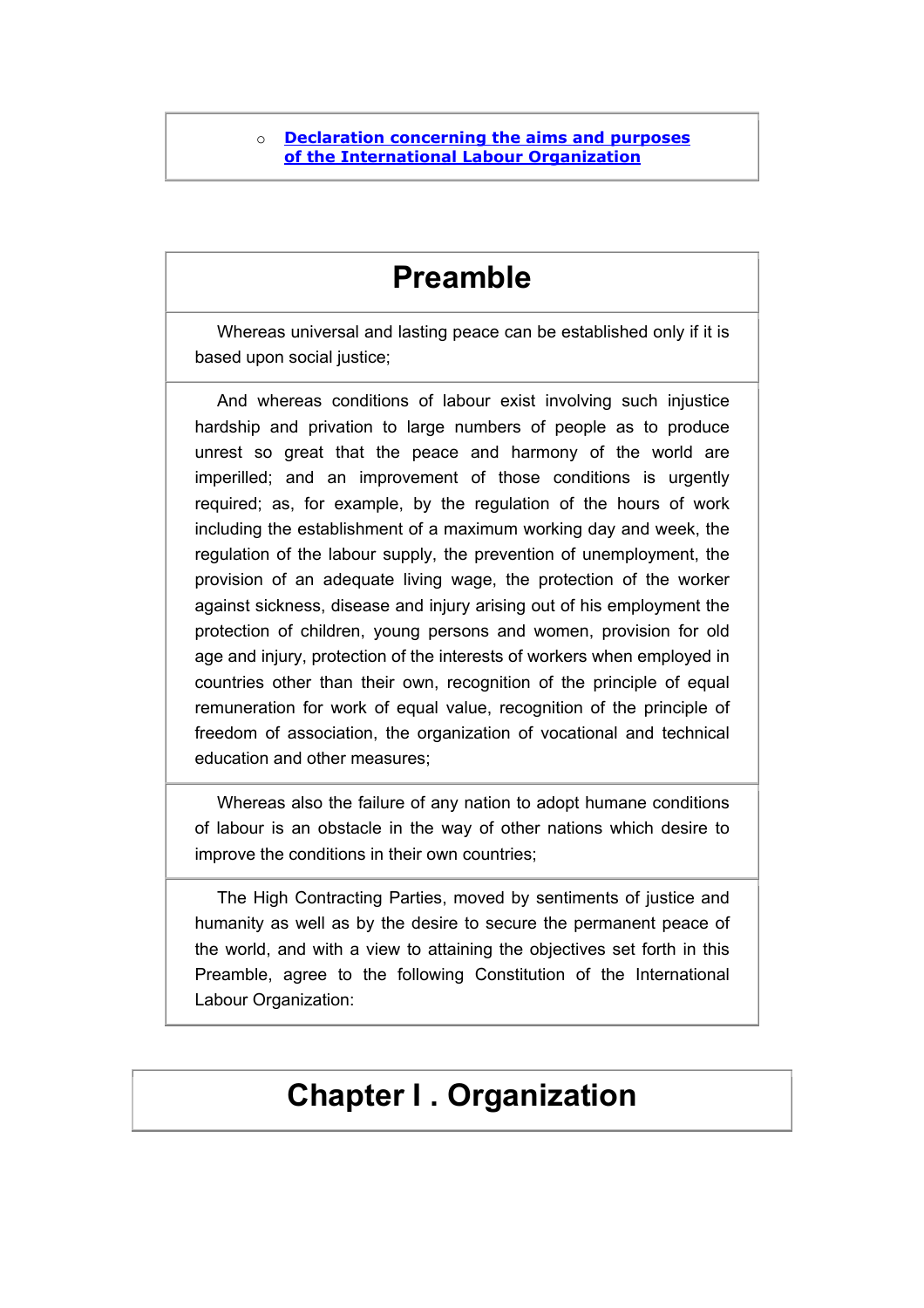| <b>Article 1</b>                                                                                                                                                                                                                                                                                                                                                                                                                                                                                                                  |                      |
|-----------------------------------------------------------------------------------------------------------------------------------------------------------------------------------------------------------------------------------------------------------------------------------------------------------------------------------------------------------------------------------------------------------------------------------------------------------------------------------------------------------------------------------|----------------------|
| 1. A permanent organization is hereby established for the<br>promotion of the objects set forth in the Preamble to this<br>Constitution and in the Declaration concerning the aims and<br>purposes of the International Labour Organization adopted at<br>Philadelphia on 10 May 1944 the text of which is annexed to<br>this Constitution.                                                                                                                                                                                       | <b>Establishment</b> |
| 2. The Members of the International Labour Organization<br>shall be the States which were Members of the Organization<br>on 1 November 1945 and such other States as may become<br>Members in pursuance of the provisions of paragraphs 3 and<br>4 of this article.                                                                                                                                                                                                                                                               | <b>Membership</b>    |
| 3. Any original member of the United Nations and any<br>State admitted to membership of the united nations by a<br>decision of the general assembly in accordance with the<br>provisions of the charter may become a member of the<br>International Labour Organization by communicating to the<br>director-general of the international labour office its formal<br>acceptance of the obligations of the constitution of the<br>International Labour Organization.                                                               |                      |
| 4. The General Conference of the International Labour<br>Organization may also admit Members to the Organization by<br>a vote concurred in by two-thirds of the delegates attending<br>the session, including two-thirds of the Government delegates<br>present and voting. Such admission shall take effect on the<br>communication to the Director-General of the International<br>Labour Office by the government of the new Member of its<br>formal acceptance of the obligations of the Constitution of the<br>Organization. |                      |
| 5. No Member of the International Labour Organization<br>may withdraw from the Organization without giving notice of<br>its intention so to do to the Director-General of the<br>International Labour Office. Such notice shall take effect two<br>years after the date of its reception by the Director-General,<br>subject to the Member having at that time fulfilled all financial<br>obligations arising out of its membership. When a Member                                                                                | Withdrawal           |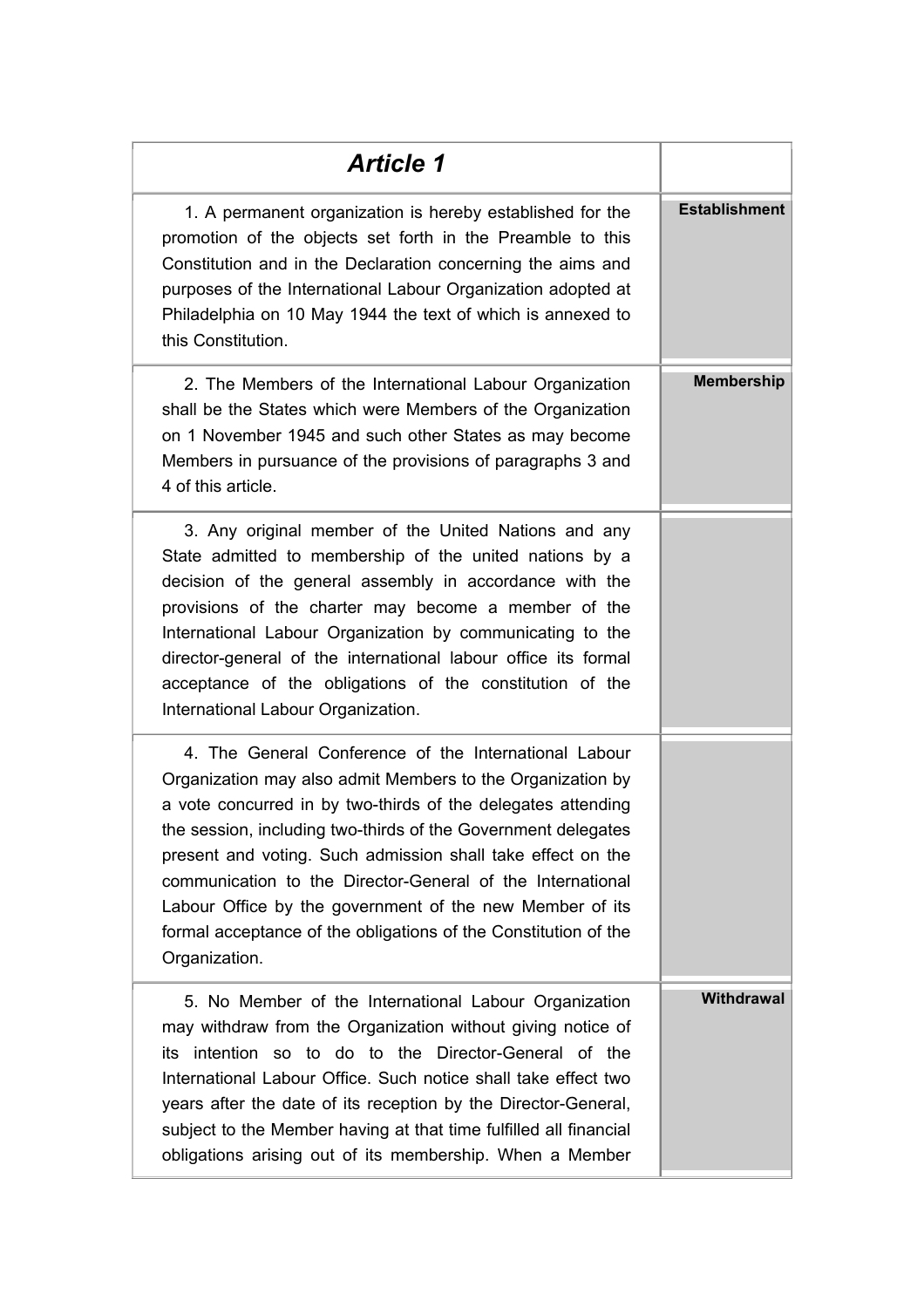<span id="page-6-0"></span>

| <b>Article 1</b>                                                                                                                                                                                                            |                    |
|-----------------------------------------------------------------------------------------------------------------------------------------------------------------------------------------------------------------------------|--------------------|
| has ratified any international labour Convention, such<br>withdrawal shall not affect the continued validity for the period<br>provided for in the Convention of all obligations arising<br>thereunder or relating thereto. |                    |
| 6. In the event of any State having ceased to be a Member<br>of the Organization, its readmission to membership shall be<br>governed by the provisions of paragraph 3 or paragraph 4 of<br>this article as the case may be. | <b>Readmission</b> |

| <b>Article 2</b>                                                             |               |
|------------------------------------------------------------------------------|---------------|
| The permanent organization shall consist of:                                 | <b>Organs</b> |
| (a) a General Conference of representatives of the<br>$\bullet$<br>Members;  |               |
| (b) a Governing Body composed as described in<br>$\bullet$<br>article 7; and |               |
| (c) an International Labour Office controlled by the<br>Governing Body.      |               |

| <b>Article 3</b>                                                                                                                                                                                                                                                                                                                                                                                                                   |                                                       |
|------------------------------------------------------------------------------------------------------------------------------------------------------------------------------------------------------------------------------------------------------------------------------------------------------------------------------------------------------------------------------------------------------------------------------------|-------------------------------------------------------|
| 1. The meetings of the General Conference of<br>representatives of the Members shall be held from time to<br>time as occasion may require, and at least once in every<br>year. It shall be composed of four representatives of each of<br>the Members, of whom two shall be Government delegates<br>and the two others shall be delegates representing<br>respectively the employers and the workpeople of each of the<br>Members. | <b>Conference</b><br><b>Meetings and</b><br>delegates |
| 2. Each delegate may be accompanied by advisers, who<br>shall not exceed two in number for each item on the agenda                                                                                                                                                                                                                                                                                                                 | <b>Advisers</b>                                       |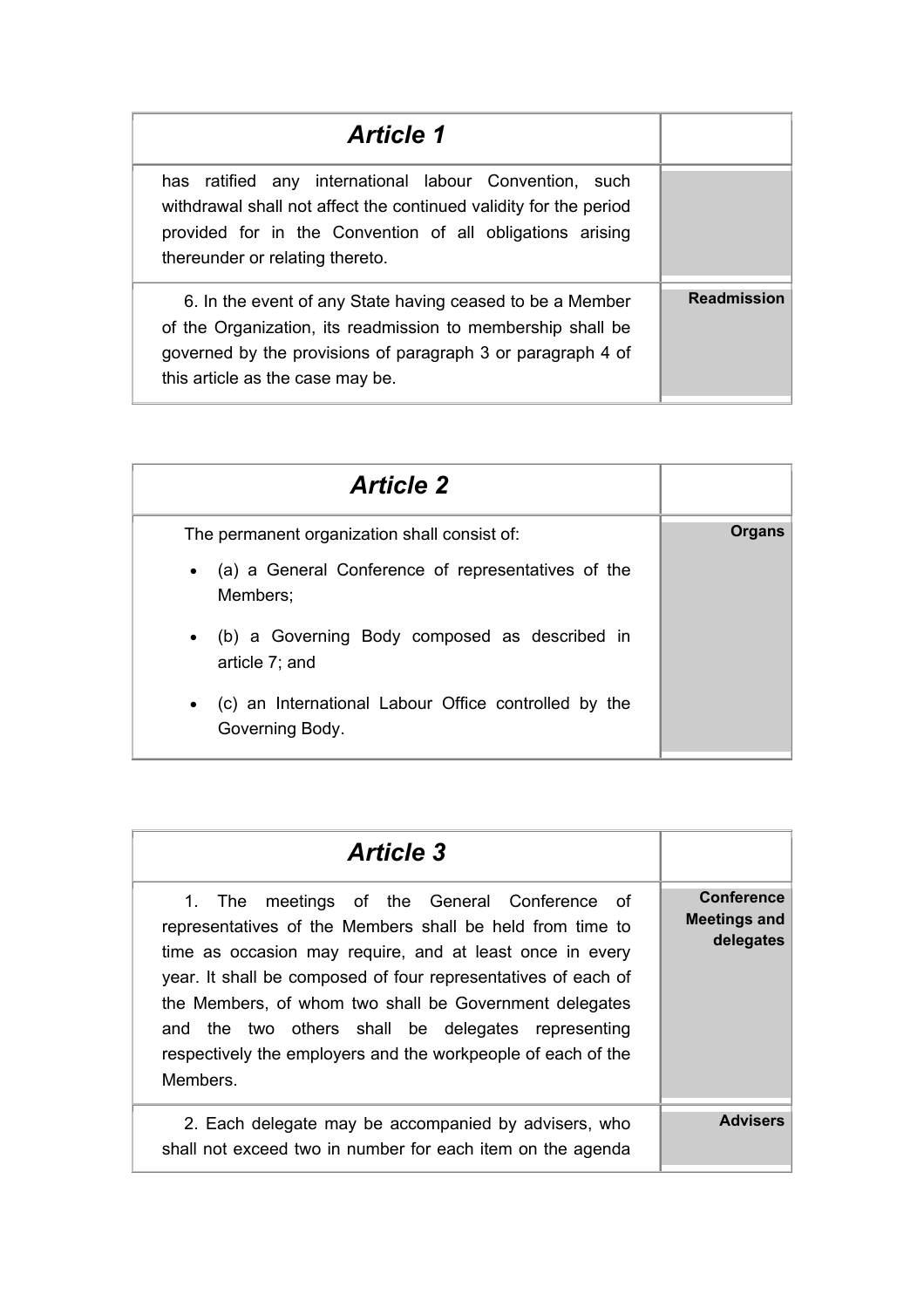|                                                                 | <b>Article 3</b>                                                                                                                                                                                                                                                                        |
|-----------------------------------------------------------------|-----------------------------------------------------------------------------------------------------------------------------------------------------------------------------------------------------------------------------------------------------------------------------------------|
|                                                                 | of the meeting. When questions specially affecting women<br>are to be considered by the Conference, one at least of the<br>advisers should be a woman.                                                                                                                                  |
| <b>Advisers from</b><br>non-<br>metropolitan<br>territories     | 3. Each Member which is responsible for the international<br>relations of non-metropolitan territories may appoint as<br>additional advisers to each of its delegates<br>(a) persons nominated by it as representatives of any<br>$\bullet$                                             |
|                                                                 | such territory in regard to matters within the self-<br>governing powers of that territory; and                                                                                                                                                                                         |
|                                                                 | (b) persons nominated by it to advise its delegates in<br>matters concerning non-self-governing<br>regard to<br>territories.                                                                                                                                                            |
|                                                                 | 4. In the case of a territory under the joint authority of two<br>or more Members, persons may be nominated to advise the<br>delegates of such Members.                                                                                                                                 |
| <b>Nomination of</b><br>non-<br>governmental<br>representatives | 5. The Members undertake to nominate non-Government<br>delegates and advisers chosen in agreement with the<br>industrial organizations, if such organizations exist, which are<br>most representative of employers or workpeople, as the case<br>may be, in their respective countries. |
| <b>Status of</b><br>advisers                                    | 6. Advisers shall not speak except on a request made by<br>the delegate whom they accompany and by the special<br>authorization of the President of the Conference, and may not<br>vote.                                                                                                |
|                                                                 | 7. A delegate may by notice in writing addressed to the<br>President appoint one of his advisers to act as his deputy,<br>and the adviser while so acting, shall be allowed to speak and<br>vote.                                                                                       |
| <b>Credentials</b>                                              | 8. The names of the delegates and their advisers will be<br>communicated to the International Labour Office by the<br>government of each of the Members.                                                                                                                                |
|                                                                 | 9. The credentials of delegates and their advisers shall be<br>subject to scrutiny by the Conference, which may, by two-                                                                                                                                                                |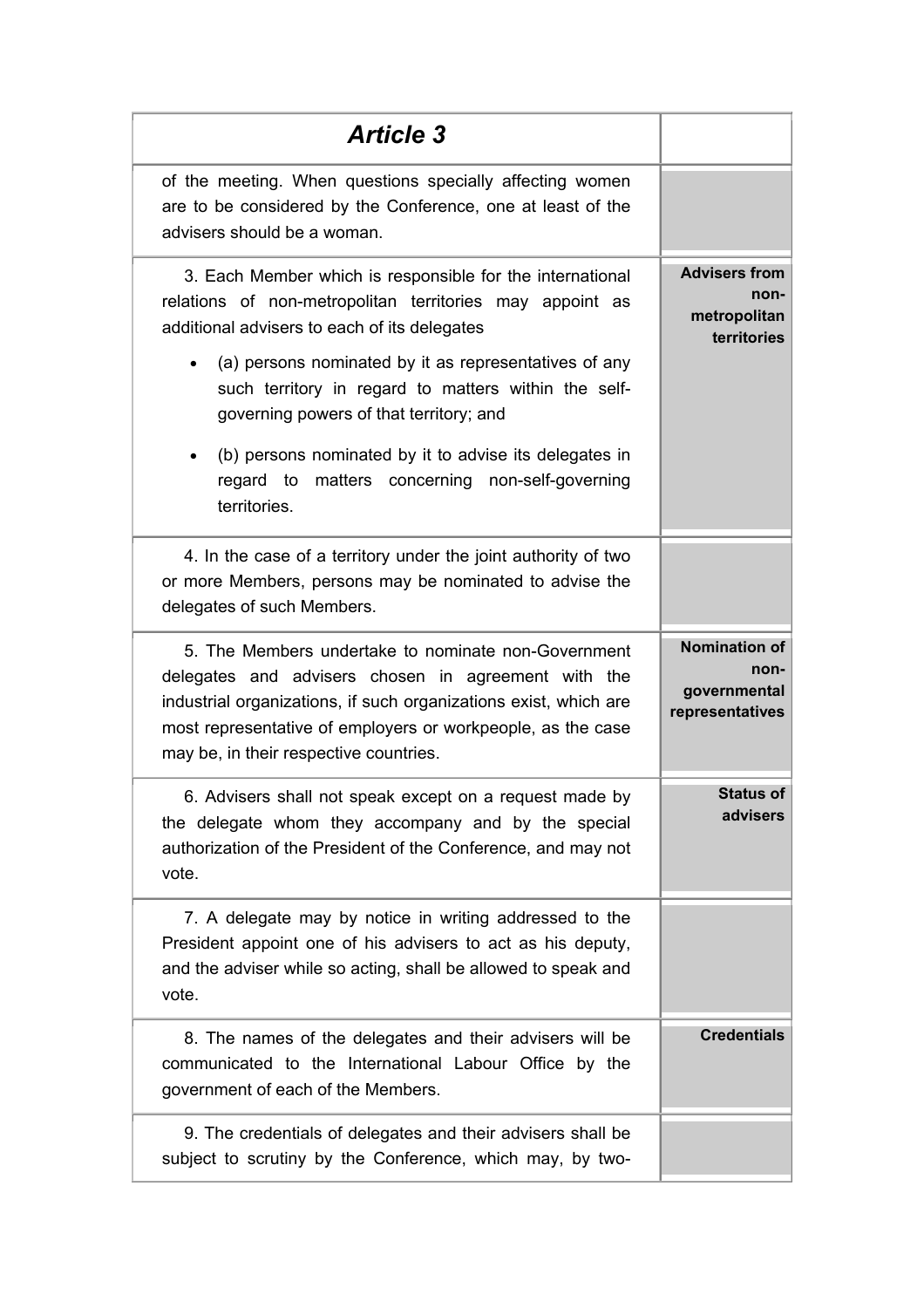| <b>Article 3</b>                                                                                                                                                           |  |
|----------------------------------------------------------------------------------------------------------------------------------------------------------------------------|--|
| thirds of the votes cast by the delegates present, refuse to<br>admit any delegate or adviser whom it deems not to have<br>been nominated in accordance with this article. |  |

| <b>Article 4</b>                                                                                                                                                                                                                  |                      |
|-----------------------------------------------------------------------------------------------------------------------------------------------------------------------------------------------------------------------------------|----------------------|
| 1. Every delegate shall be entitled to vote individually on all<br>matters which are taken into consideration by<br>the<br>Conference.                                                                                            | <b>Voting rights</b> |
| 2. If one of the Members fails to nominate one of the non-<br>Government delegates whom it is entitled to nominate, the<br>other non-Government delegate shall be allowed to sit and<br>speak at the Conference, but not to vote. |                      |
| 3. If in accordance with <b>article 3</b> the Conference refuses<br>admission to a delegate of one of the Members, the<br>provisions of the present article shall apply as if that delegate<br>had not been nominated.            |                      |

| <b>Article 5</b>                                                                                                                                                                                                |                                                  |
|-----------------------------------------------------------------------------------------------------------------------------------------------------------------------------------------------------------------|--------------------------------------------------|
| The meetings of the Conference shall, subject to any<br>decisions which may have been taken by the Conference<br>itself at a previous meeting be held at such place as may be<br>decided by the Governing Body. | Place of<br>meetings of the<br><b>Conference</b> |

| <b>Article 6</b>                                               |               |
|----------------------------------------------------------------|---------------|
| Any change in the seat of the International Labour Office      | Seat of the   |
| shall be decided by the Conference by a two-thirds majority of | International |
| the votes cast by the delegates present.                       | Labour Office |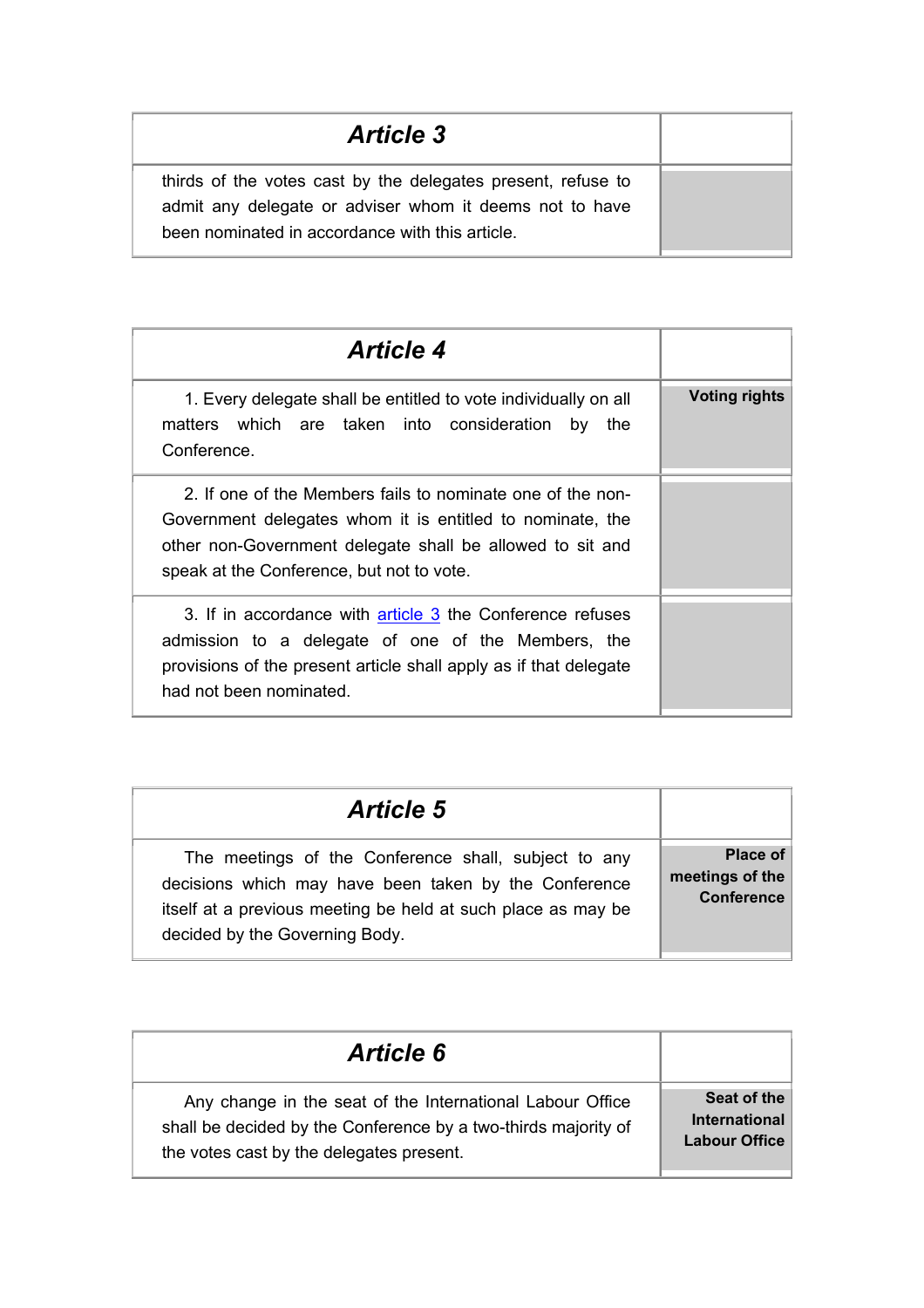<span id="page-9-0"></span>

| <b>Article 7</b>                                                                                                                                                                                                                                                                                                                                                                                                                                                                                                                                                                                                                                                                                              |                                                             |
|---------------------------------------------------------------------------------------------------------------------------------------------------------------------------------------------------------------------------------------------------------------------------------------------------------------------------------------------------------------------------------------------------------------------------------------------------------------------------------------------------------------------------------------------------------------------------------------------------------------------------------------------------------------------------------------------------------------|-------------------------------------------------------------|
| 1. The Governing Body shall consist of fifty-six persons<br>Twenty-eight representing governments,<br>$\bullet$<br>Fourteen representing the employers, and<br>Fourteen representing the workers.                                                                                                                                                                                                                                                                                                                                                                                                                                                                                                             | Governing<br><b>Body</b><br><b>Composition</b>              |
| 2. Of the twenty-eight persons representing governments,<br>ten shall be appointed by the Members of chief industrial<br>importance, and eighteen shall be appointed by the Members<br>selected for that purpose by the Government delegates to the<br>Conference, excluding the delegates of the ten Members<br>mentioned above.                                                                                                                                                                                                                                                                                                                                                                             | Government<br>representatives                               |
| 3. The Governing Body shall as occasion requires<br>determine which are the Members of the Organization of chief<br>industrial importance and shall make rules to ensure that all<br>questions relating to the selection of the Members of chief<br>importance are considered<br>industrial<br>by an<br>impartial<br>committee before being decided by the Governing Body. Any<br>appeal made by a Member from the declaration of the<br>Governing Body as to which are the Members of chief<br>industrial importance shall be decided by the Conference, but<br>an appeal to the Conference shall not suspend the application<br>of the declaration until such time as the Conference decides<br>the appeal. | <b>States of chief</b><br>industrial<br>importance          |
| 4. The persons representing the employers and the<br>representing the workers shall be<br>elected<br>persons<br>respectively by the Employers' delegates and the Workers'<br>delegates to the Conference.                                                                                                                                                                                                                                                                                                                                                                                                                                                                                                     | <b>Employers' and</b><br><b>Workers'</b><br>representatives |
| 5. The period of office of the Governing Body shall be<br>three years. If for any reason the Governing Body elections<br>do not take place on the expiry of this period, the Governing<br>Body shall remain in office until such elections are held.                                                                                                                                                                                                                                                                                                                                                                                                                                                          | <b>Term of office</b>                                       |
| 6. The method of filling vacancies and of appointing<br>substitutes and other similar questions may be decided by the                                                                                                                                                                                                                                                                                                                                                                                                                                                                                                                                                                                         | Vacancies,<br>substitutes,<br>etc.                          |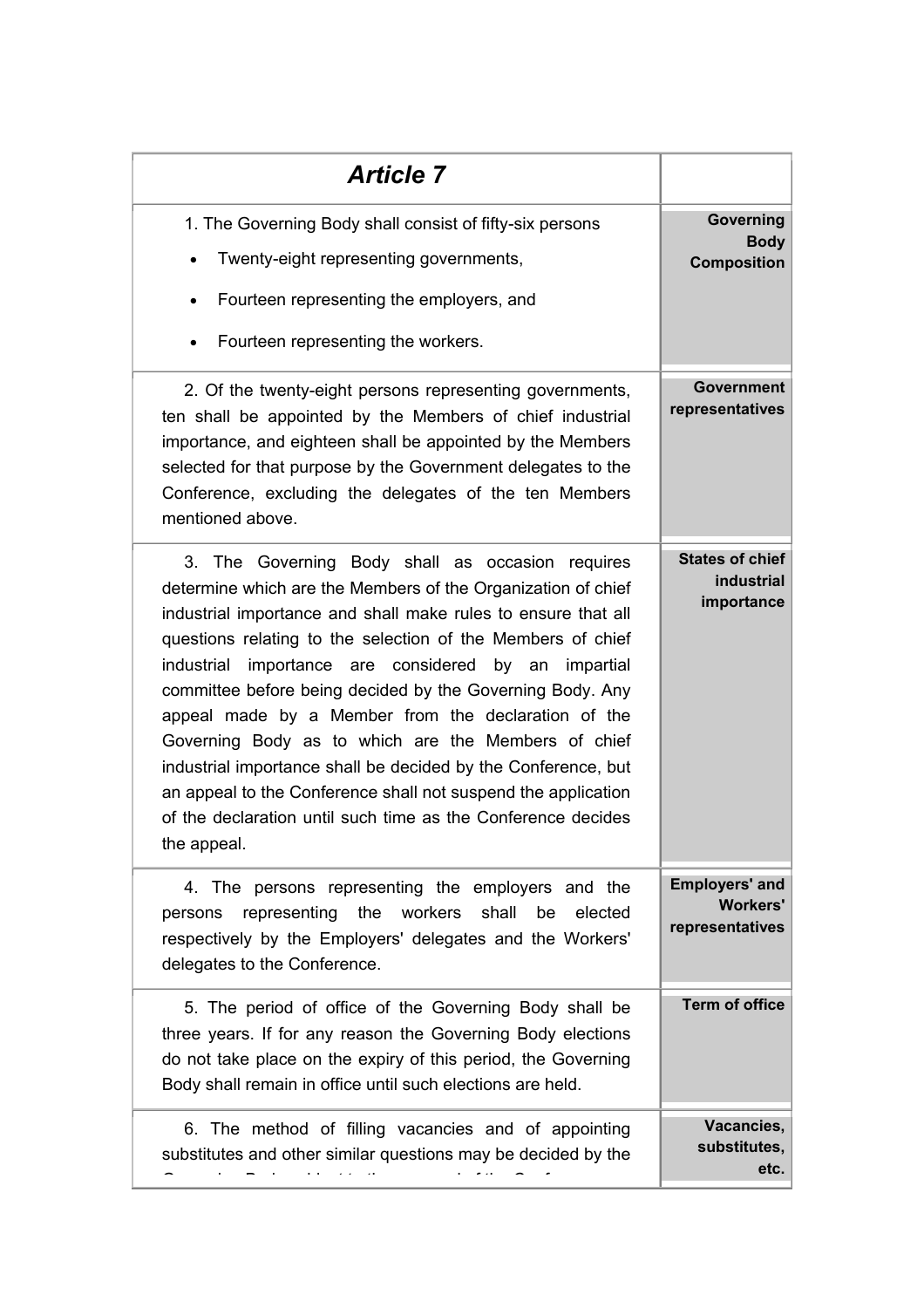<span id="page-10-0"></span>

| <b>Article 7</b>                                                                                                                                                                                                                                                 |                  |
|------------------------------------------------------------------------------------------------------------------------------------------------------------------------------------------------------------------------------------------------------------------|------------------|
| Governing Body subject to the approval of the Conference.                                                                                                                                                                                                        |                  |
| 7. The Governing Body shall, from time to time, elect from<br>its number a chairman and two vice-chairmen, of whom one<br>shall be a person representing a government, one a person<br>representing the employers, and one a person representing<br>the workers. | Officers         |
| 8. The Governing Body shall regulate its own procedure<br>and shall fix its own times of meeting. A special meeting shall<br>be held if a written request to that effect is made by at least<br>sixteen of the representatives on the Governing Body.            | <b>Procedure</b> |

| <b>Article 8</b>                                                                                                                                                                                                                                                                                                                     |                      |
|--------------------------------------------------------------------------------------------------------------------------------------------------------------------------------------------------------------------------------------------------------------------------------------------------------------------------------------|----------------------|
| 1. There shall be a Director-General of the International<br>Labour Office, who shall be appointed by the Governing<br>Body, and, subject to the instructions of the Governing Body,<br>shall be responsible for the efficient conduct of the<br>International Labour Office and for such other duties as may<br>be assigned to him. | Director-<br>General |
| 2. The Director-General or his deputy shall attend all<br>meetings of the Governing Body.                                                                                                                                                                                                                                            |                      |

| <b>Article 9</b>                                                                                                                                                  |                             |
|-------------------------------------------------------------------------------------------------------------------------------------------------------------------|-----------------------------|
| 1. The staff of the International Labour Office shall be<br>appointed by the Director-General under regulations<br>approved by the Governing Body.                | Staff<br><b>Appointment</b> |
| 2. So far as is possible with due regard to the efficiency of<br>the work of the Office, the Director-General shall select<br>persons of different nationalities. |                             |
| 3. A certain number of these persons shall be women.                                                                                                              |                             |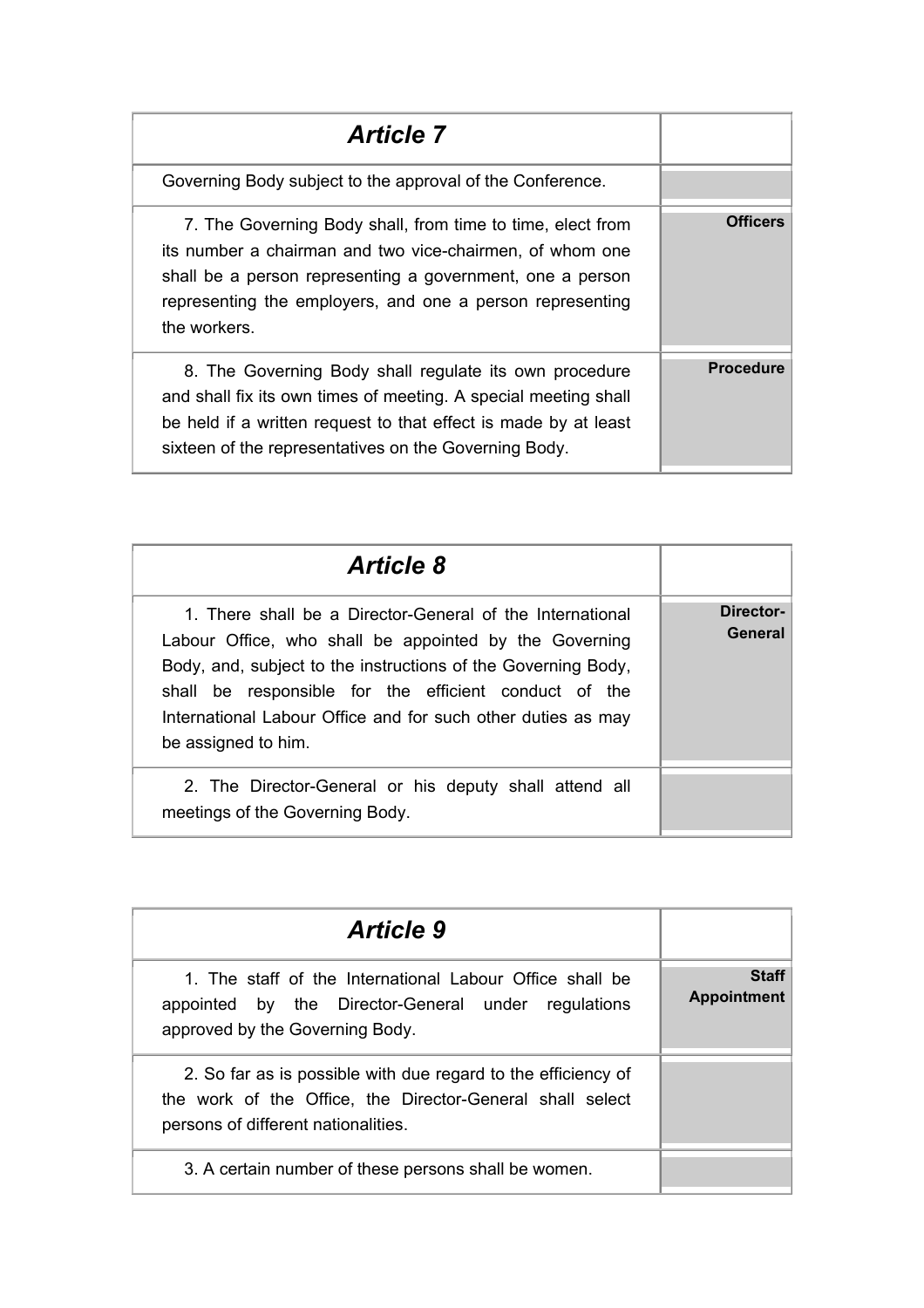<span id="page-11-0"></span>

| <b>Article 9</b>                                                                                                                                                                                                                                                                                                                                                                                                                                                          |                                                          |
|---------------------------------------------------------------------------------------------------------------------------------------------------------------------------------------------------------------------------------------------------------------------------------------------------------------------------------------------------------------------------------------------------------------------------------------------------------------------------|----------------------------------------------------------|
| 4. The responsibilities of the Director-General and the staff<br>shall be exclusively international in character. In the<br>performance of their duties, the Director-General and the staff<br>shall not seek or receive instructions from any government or<br>from any other authority external to the Organization. They<br>shall refrain from any action which might reflect on their<br>position as international officials responsible only to the<br>Organization. | <b>International</b><br>character of<br>responsibilities |
| 5. Each Member of the Organization undertakes to respect<br>the exclusively international character of the responsibilities of<br>the Director-General and the staff and not to seek to influence<br>them in the discharge of their responsibilities.                                                                                                                                                                                                                     |                                                          |

| <b>Article 10</b>                                                                                                                                                                                                                                                                                                                                                                                                                                                                                                        |                                   |
|--------------------------------------------------------------------------------------------------------------------------------------------------------------------------------------------------------------------------------------------------------------------------------------------------------------------------------------------------------------------------------------------------------------------------------------------------------------------------------------------------------------------------|-----------------------------------|
| 1. The functions of the International Labour Office shall<br>include the collection and distribution of information on all<br>subjects relating to the international adjustment of conditions<br>of industrial life and labour, and particularly the examination<br>of subjects which it is proposed to bring before the<br>Conference with a view to the conclusion of international<br>Conventions, and the conduct of such special investigations<br>as may be ordered by the Conference or by the Governing<br>Body. | <b>Functions of</b><br>the Office |
| 2. Subject to such directions as the Governing Body may<br>give, the<br>(a) prepare the documents on the various items of the<br>$\bullet$<br>agenda for the meetings of the Conference;<br>(b) accord to governments at their request all<br>$\bullet$<br>appropriate assistance within its power in connection<br>with the framing of laws and regulations on the basis<br>the decisions of the Conference and the<br>Ωf<br>improvement of administrative practices and systems<br>of inspection;                      |                                   |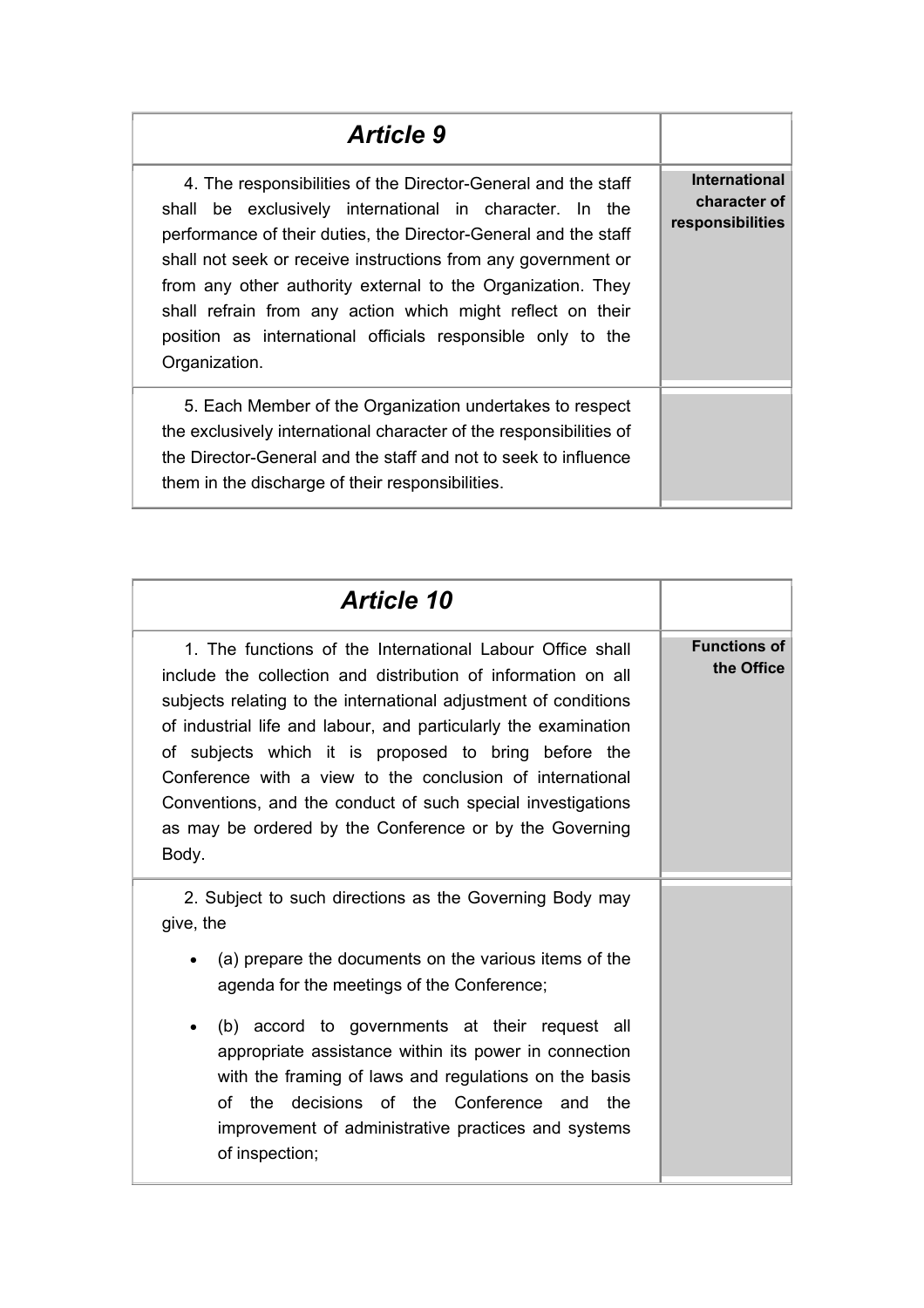<span id="page-12-0"></span>

| <b>Article 10</b>                                                                                                                                                                                                                                                                                                                          |  |
|--------------------------------------------------------------------------------------------------------------------------------------------------------------------------------------------------------------------------------------------------------------------------------------------------------------------------------------------|--|
| • (c) carry out the duties required of it by the provisions<br>of this Constitution in connection with the effective<br>observance of Conventions;<br>• (d) edit and issue, in such languages as the<br>Governing Body may think desirable, publications<br>dealing with problems of industry and employment of<br>international interest. |  |
| 3. Generally, it shall have such other powers and duties as<br>may be ssigned to it by the Conference or by the Governing<br>Body.                                                                                                                                                                                                         |  |

| <b>Article 11</b>                                                                                                                                                                                                                                                                                                                                                                                                |                                      |
|------------------------------------------------------------------------------------------------------------------------------------------------------------------------------------------------------------------------------------------------------------------------------------------------------------------------------------------------------------------------------------------------------------------|--------------------------------------|
| The government departments of any of the Members<br>which deal with questions of industry and employment may<br>communicate directly with the Director-General through the<br>representative of their government on the Governing Body of<br>the International Labour Office or, failing any<br>such<br>representative, through such other qualified official as the<br>government may nominate for the purpose. | <b>Relations with</b><br>qovernments |

| <b>Article 12</b>                                                                                                                                                                                                                                                                                                                                                                             |                                                         |
|-----------------------------------------------------------------------------------------------------------------------------------------------------------------------------------------------------------------------------------------------------------------------------------------------------------------------------------------------------------------------------------------------|---------------------------------------------------------|
| 1. The International Labour Organization shall co-operate<br>within the terms of this Constitution with any general<br>international organization entrusted with the co-ordination of<br>the activities of public international organizations having<br>specialized responsibilities and with public international<br>organizations having specialized responsibilities in related<br>fields. | <b>Relations with</b><br>international<br>organizations |
| 2. The International Labour Organization may make<br>appropriate arrangements for the representatives of public                                                                                                                                                                                                                                                                               |                                                         |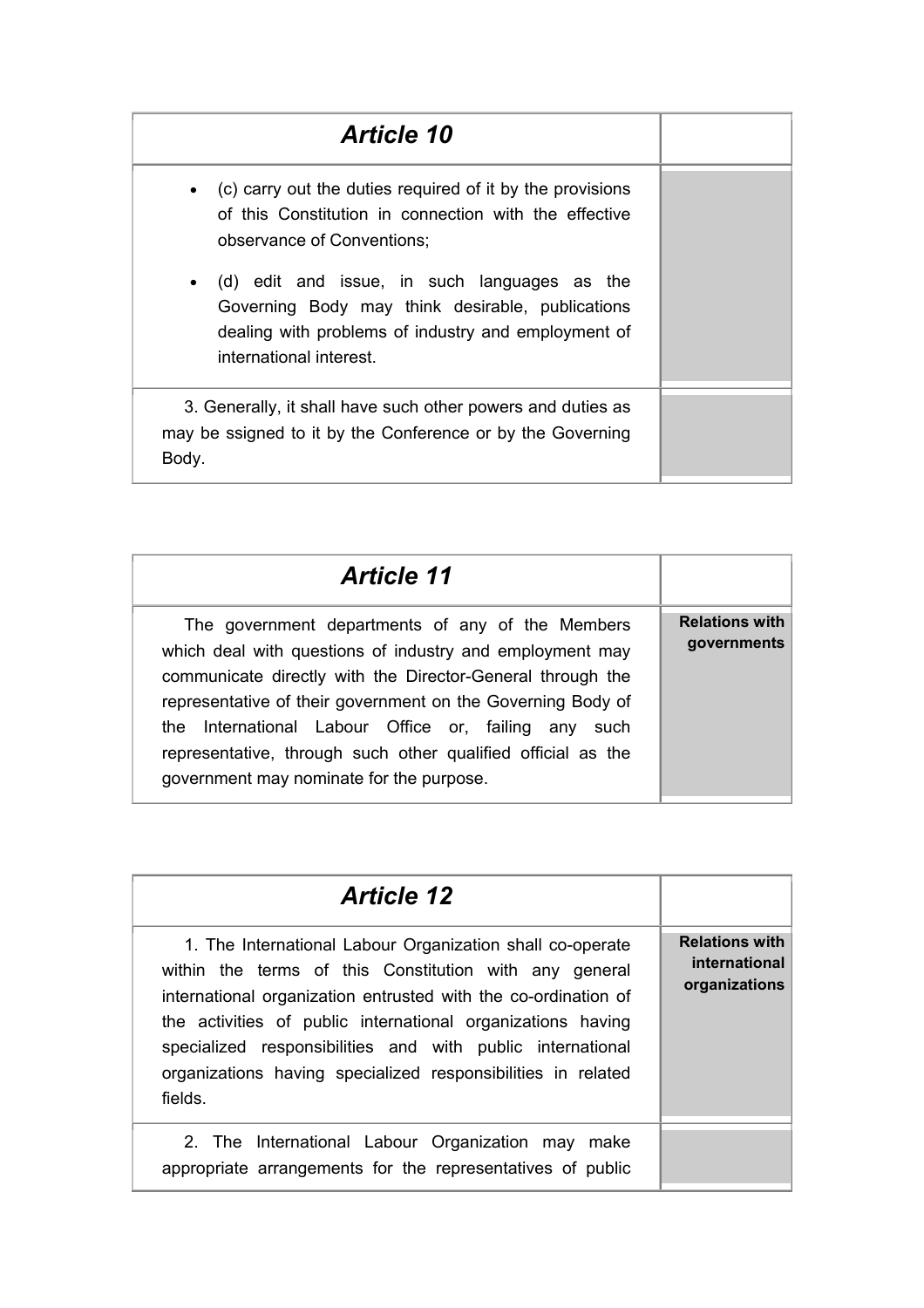<span id="page-13-0"></span>

| <b>Article 12</b>                                                                                                                                                                                                                                                                               |  |
|-------------------------------------------------------------------------------------------------------------------------------------------------------------------------------------------------------------------------------------------------------------------------------------------------|--|
| international organizations to participate without vote in its<br>deliberations.                                                                                                                                                                                                                |  |
| 3. The International Labour Organization may make<br>suitable arrangements for such consultation as it may think<br>desirable with recognized non-governmental international<br>organizations, including international organizations of<br>employers, workers, agriculturists and co-operators. |  |

| <b>Article 13</b>                                                                                                                                                                                                                                                                                                                                                                                                                                                            |                                                   |
|------------------------------------------------------------------------------------------------------------------------------------------------------------------------------------------------------------------------------------------------------------------------------------------------------------------------------------------------------------------------------------------------------------------------------------------------------------------------------|---------------------------------------------------|
| 1. The International Labour Organization may make such<br>financial and budgetary arrangements with the United Nations<br>as may appear appropriate.                                                                                                                                                                                                                                                                                                                         | <b>Financial and</b><br>budgetary<br>arrangements |
| 2. Pending the conclusion of such arrangements or if at<br>any time no such arrangements are in force                                                                                                                                                                                                                                                                                                                                                                        |                                                   |
| (a) each of the Members will pay the travelling and<br>subsistence expenses of its delegates and their<br>advisers and of its representatives attending the<br>meetings of the Conference or the Governing Body,<br>as the case may be;                                                                                                                                                                                                                                      |                                                   |
| (b) all other expenses of the International Labour<br>$\bullet$<br>Office and of the meetings of the Conference or<br>Governing Body shall be paid by the Director-General<br>of the International Labour Office out of the general<br>funds of the International Labour Organization;                                                                                                                                                                                       |                                                   |
| (c) the arrangements for the approval, allocation and<br>$\bullet$<br>collection of the budget of the International Labour<br>Organization shall be determined by the Conference<br>by a two-thirds majority of the votes cast by the<br>delegates present, and shall provide for the approval<br>of the budget and of the arrangements for the<br>allocation of expenses among the Members of the<br>Organization by<br>committee<br>of Government<br>a<br>representatives. |                                                   |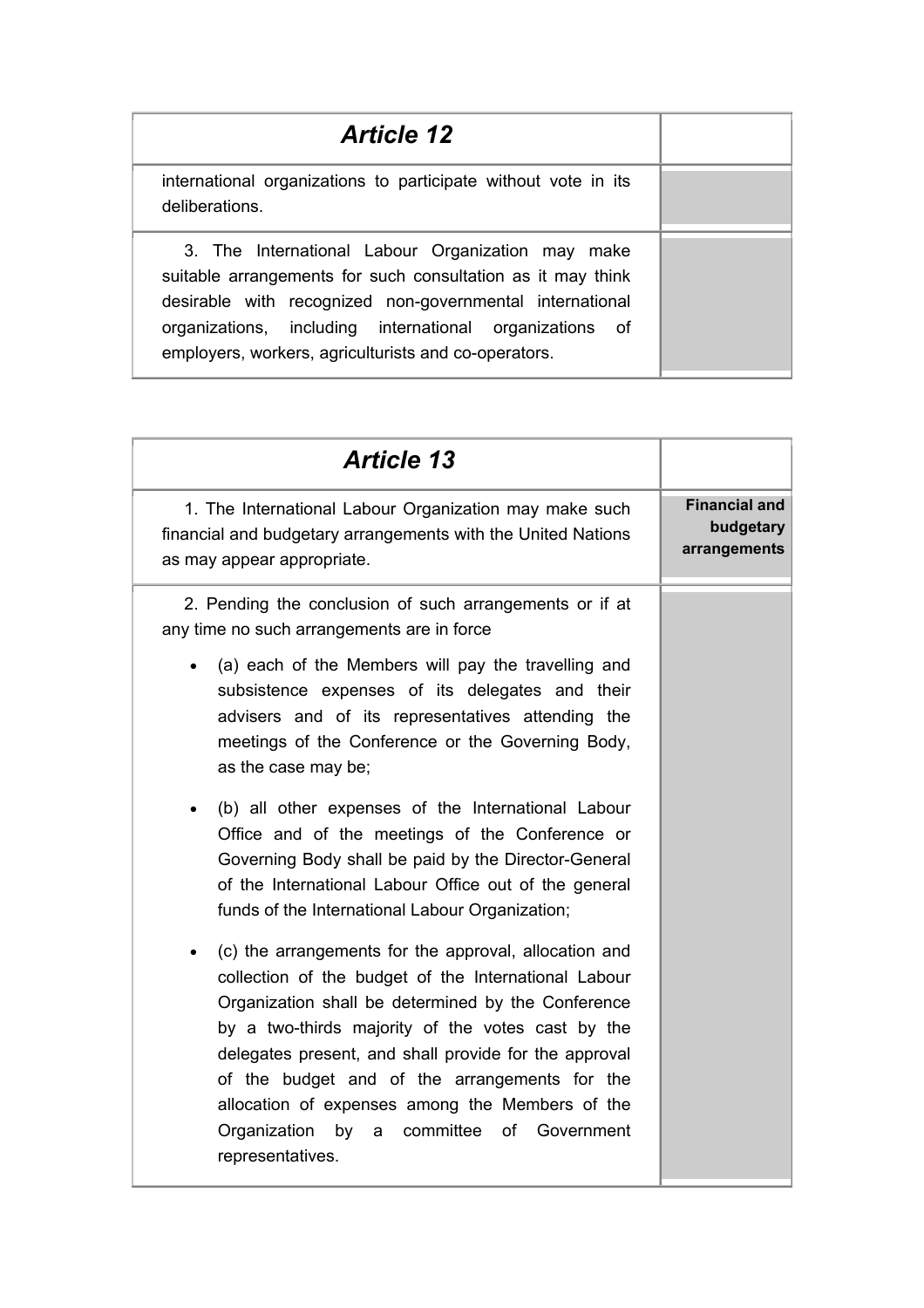<span id="page-14-0"></span>

| <b>Article 13</b>                                                                                                                                                                                                                                                                                                                                                                                                                                                                                                                                                                                                                                        |                                                               |
|----------------------------------------------------------------------------------------------------------------------------------------------------------------------------------------------------------------------------------------------------------------------------------------------------------------------------------------------------------------------------------------------------------------------------------------------------------------------------------------------------------------------------------------------------------------------------------------------------------------------------------------------------------|---------------------------------------------------------------|
| 3. The expenses of the International Labour Organization<br>shall be borne by the Members in accordance with the<br>arrangements in force in virtue of paragraph 1 or paragraph 2<br>(c) of this article.                                                                                                                                                                                                                                                                                                                                                                                                                                                |                                                               |
| 4. A Member of the Organization which is in arrears in the<br>payment of its financial contribution to the Organization shall<br>have no vote in the Conference, in the Governing Body, in<br>any committee, or in the elections of members of the<br>Governing Body, if the amount of its arrears equals or<br>exceeds the amount of the contributions due from it for the<br>preceding two full years: Provided that the Conference may<br>by a two-thirds majority of the votes cast by the delegates<br>present permit such a Member to vote if it is satisfied that the<br>failure to pay is due to conditions beyond the control of the<br>Member. | <b>Arrears in</b><br>payment of<br>contributions              |
| 5. The Director-General of the International Labour Office<br>shall be responsible to the Governing Body for the proper<br>expenditure of the funds of the International Labour<br>Organization.                                                                                                                                                                                                                                                                                                                                                                                                                                                         | <b>Financial</b><br>responsibility<br>of Director-<br>General |

# **Chapter II: Procedure**

| <b>Article 14</b>                                                                                                                                                                                                                                                                                                                                |                                        |
|--------------------------------------------------------------------------------------------------------------------------------------------------------------------------------------------------------------------------------------------------------------------------------------------------------------------------------------------------|----------------------------------------|
| 1. The agenda for all meetings of the Conference will be<br>settled by the Governing Body, which shall consider any<br>suggestion as to the agenda that may be made by the<br>government of any of the Members or by any representative<br>organization recognized for the purpose of article 3, or by any<br>public international organization. | <b>Agenda for</b><br><b>Conference</b> |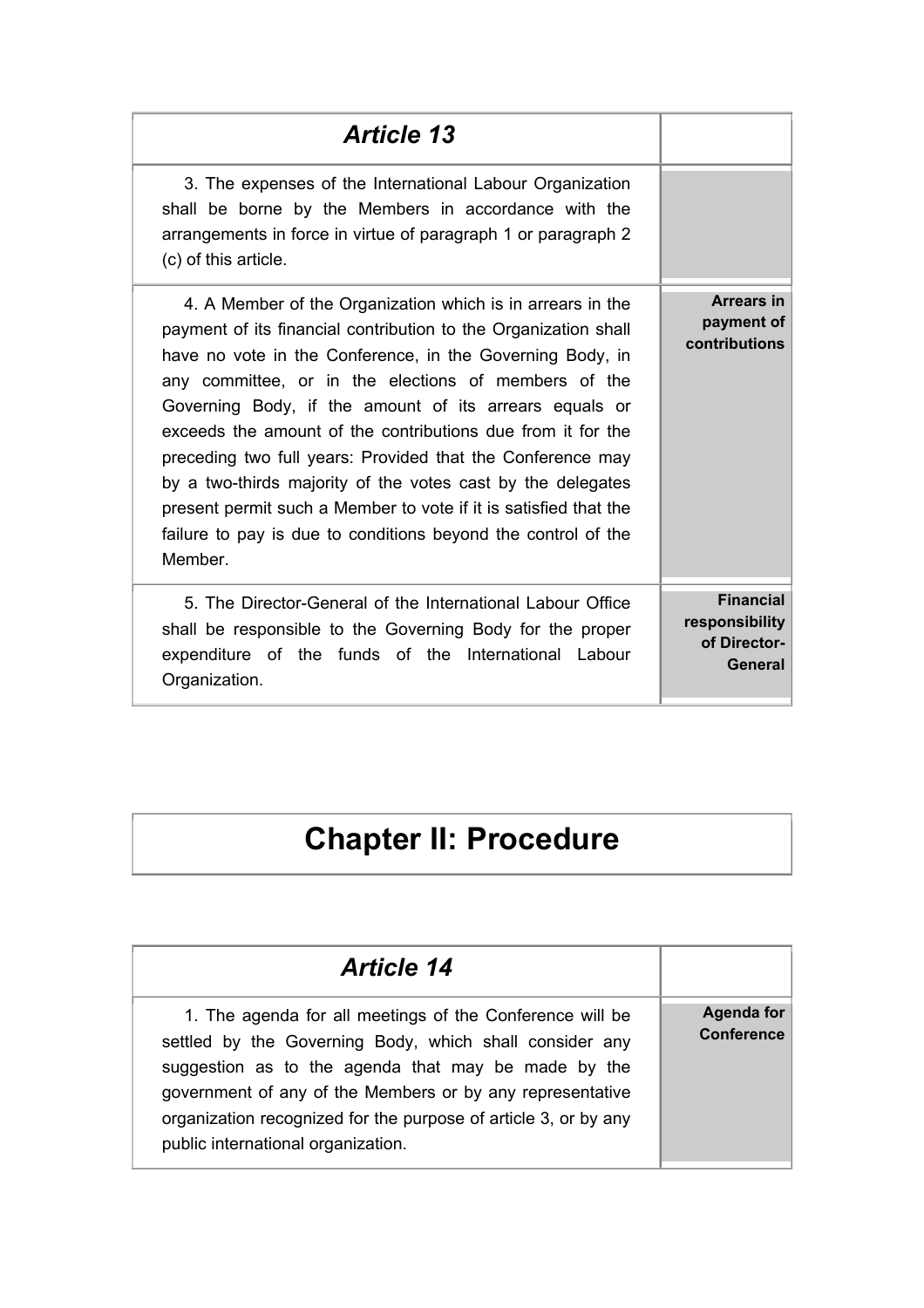<span id="page-15-0"></span>

| <b>Article 14</b>                                                                                                                                                                                                                                                                       |                                             |
|-----------------------------------------------------------------------------------------------------------------------------------------------------------------------------------------------------------------------------------------------------------------------------------------|---------------------------------------------|
| 2. The Governing Body shall make rules to ensure<br>thorough technical preparation and adequate consultation of<br>the Members primarily concerned, by means of a preparatory<br>conference or otherwise, prior to the adoption of a Convention<br>or Recommendation by the Conference. | <b>Preparation for</b><br><b>Conference</b> |

| <b>Article 15</b>                                                                                                                                                                                                                                                    |                                                                          |
|----------------------------------------------------------------------------------------------------------------------------------------------------------------------------------------------------------------------------------------------------------------------|--------------------------------------------------------------------------|
| 1. The Director-General shall act as the Secretary-General<br>of the Conference, and shall transmit the agenda so as to<br>reach the Members four months before the meeting of the<br>Conference, and, through them, the non-Government<br>delegates when appointed. | <b>Transmission</b><br>of agenda and<br>reports for<br><b>Conference</b> |
| 2. The reports on each item of the agenda shall be<br>despatched so as to reach the Members in time to permit<br>adequate consideration before the meeting of<br>the<br>Conference. The Governing Body shall make rules for the<br>application of this provision.    |                                                                          |

| <b>Article 16</b>                                                                                                                                                                                                                                                                               |                                                   |
|-------------------------------------------------------------------------------------------------------------------------------------------------------------------------------------------------------------------------------------------------------------------------------------------------|---------------------------------------------------|
| 1. Any of the governments of the Members may formally<br>object to the inclusion of any item or items in the agenda. The<br>grounds for such objection shall be set forth in a statement<br>addressed to the Director-General who shall circulate it to all<br>the Members of the Organization. | <b>Objections to</b><br>agenda                    |
| 2. Items to which such objection has been made shall not,<br>however be excluded from the agenda, if at the Conference a<br>majority of two-thirds of the votes cast by the delegates<br>present is in favour of considering them.                                                              |                                                   |
| 3. If the Conference decides (otherwise than under the<br>preceding paragraph) by two-thirds of the votes cast by the                                                                                                                                                                           | Inclusion of<br>new items by<br><b>Conference</b> |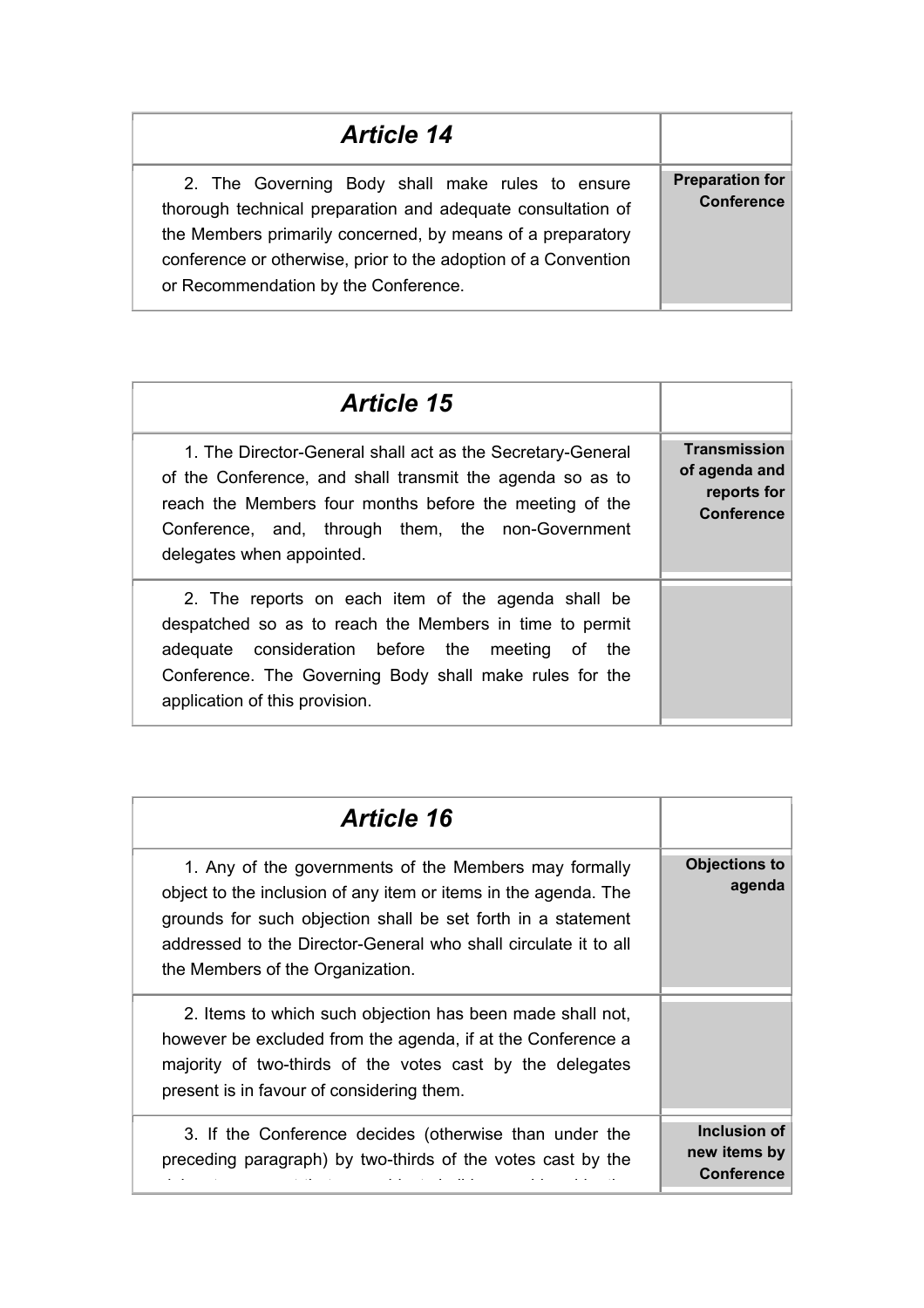<span id="page-16-0"></span>

| <b>Article 16</b>                                                                                                                                       |  |
|---------------------------------------------------------------------------------------------------------------------------------------------------------|--|
| delegates present that any subject shall be considered by the<br>Conference, that subject shall be included in the agenda for<br>the following meeting. |  |

| <b>Article 17</b>                                                                                                                                                                                                                                                                                                                                        |                                                                  |
|----------------------------------------------------------------------------------------------------------------------------------------------------------------------------------------------------------------------------------------------------------------------------------------------------------------------------------------------------------|------------------------------------------------------------------|
| 1. The Conference shall elect a president and three vice-<br>presidents. One of the vice-presidents shall be a Government<br>delegate, one an Employers' delegate and one a Workers'<br>delegate. The Conference shall regulate its own procedure<br>and may appoint committees to consider and report on any<br>matter.                                 | <b>Officers of</b><br>Conference,<br>procedure and<br>committees |
| Except as otherwise expressly provided in this<br>2.<br>Constitution or by the terms of any Convention or other<br>instrument conferring powers on the Conference or of the<br>financial and budgetary arrangements adopted in virtue of<br>article 13, all matters shall be decided by a simple majority of<br>the votes cast by the delegates present. | <b>Voting</b>                                                    |
| 3. The voting is void unless the total number of votes cast<br>is equal to half the number of the delegates attending the<br>Conference.                                                                                                                                                                                                                 | Quorum                                                           |

| <b>Article 18</b>                                 |                  |
|---------------------------------------------------|------------------|
| The Conference may add to any committees which it | <b>Technical</b> |
| appoints technical experts without power to vote. | experts          |

| <b>Article 19</b>                                          |                  |
|------------------------------------------------------------|------------------|
| 1. When the Conference has decided on the adoption         | Conventions and  |
| af proposolo with regard to an item an the seconds it will | Recommendations. |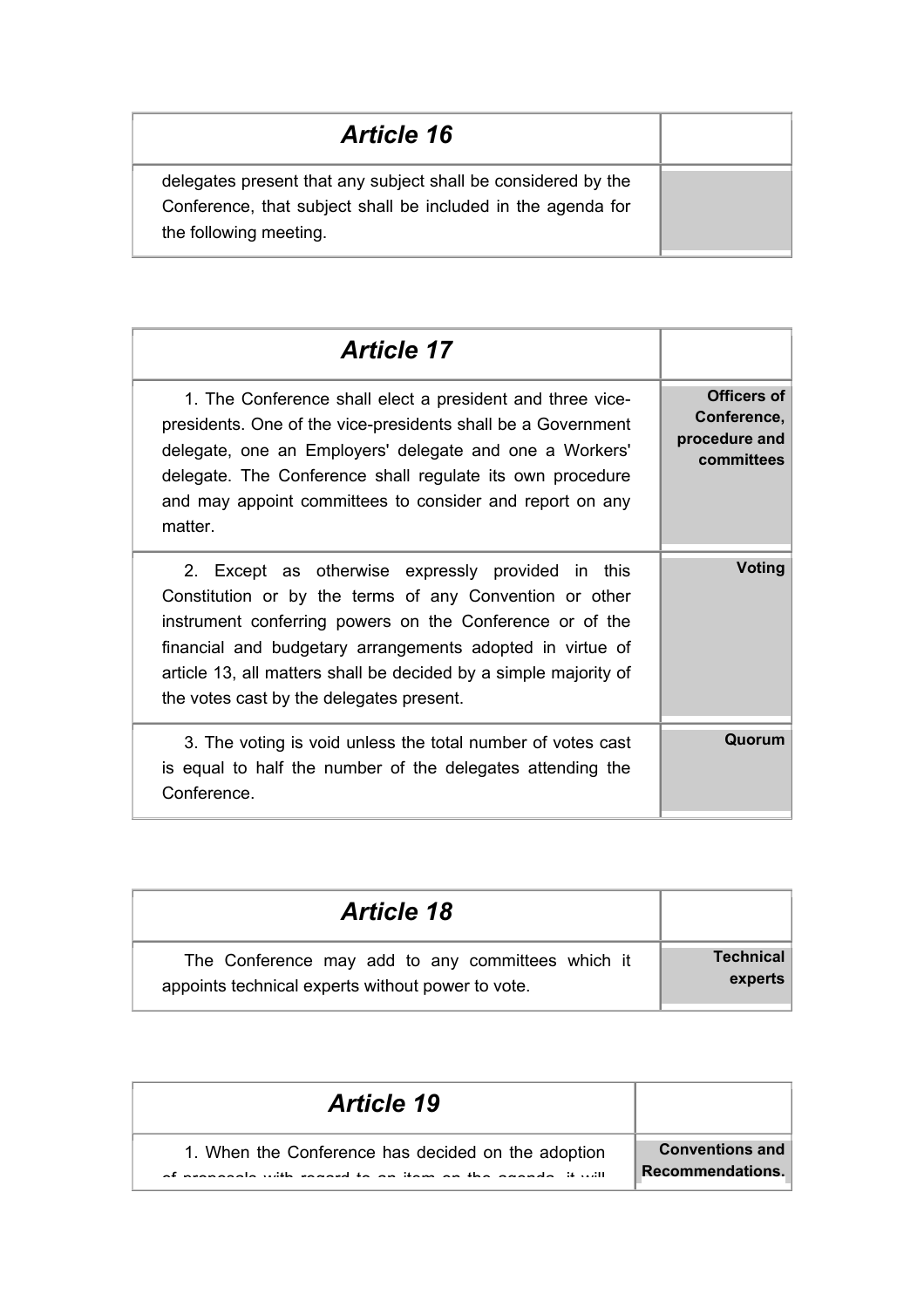<span id="page-17-0"></span>

|                                                                                | <b>Article 19</b>                                                                                                                                                                                                                                                                                                                                                                                                                                             |
|--------------------------------------------------------------------------------|---------------------------------------------------------------------------------------------------------------------------------------------------------------------------------------------------------------------------------------------------------------------------------------------------------------------------------------------------------------------------------------------------------------------------------------------------------------|
| <b>Decisions of the</b><br><b>Conference</b>                                   | of proposals with regard to an item on the agenda, it will<br>rest with the Conference to determine whether these<br>proposals should take the form: (a) of an international<br>Convention, or (b) of a Recommendation to meet<br>circumstances where the subject, or aspect of it, dealt with<br>is not considered suitable or appropriate at that time for a<br>Convention.                                                                                 |
| Vote required                                                                  | 2. In either case a majority of two-thirds of the votes<br>cast by the delegates present shall be necessary on the<br>final vote for the adoption of the Convention or<br>Recommendation, as the case<br>may be,<br>by the<br>Conference.                                                                                                                                                                                                                     |
| <b>Modifications for</b><br>special local<br>conditions                        | 3. In framing any Convention or Recommendation of<br>general application the Conference shall have due regard<br>to those countries in which climatic conditions, the<br>imperfect development of industrial organization, or other<br>special circumstances make the industrial conditions<br>substantially different and shall suggest the modifications,<br>if any, which it considers may be required to meet the<br>case of such countries.              |
| <b>Authentic texts</b>                                                         | 4. Two copies of the Convention or Recommendation<br>shall be authenticated by the signatures of the President<br>of the Conference and of the Director-General. Of these<br>copies one shall be deposited in the archives of the<br>International Labour Office and the other with the<br>Secretary-General of the United Nations. The Director-<br>General will communicate a certified copy of the<br>Convention or Recommendation to each of the Members. |
| <b>Obligations of</b><br><b>Members in</b><br>respect of<br><b>Conventions</b> | 5. In the case of a Convention<br>(a) the Convention will be communicated to all<br>$\bullet$<br>Members for ratification;<br>(b) each of the Members undertakes that it will,<br>$\bullet$<br>within the period of one year at most from the<br>closing of the session of the Conference, or if it is<br>impossible owing to exceptional circumstances to                                                                                                    |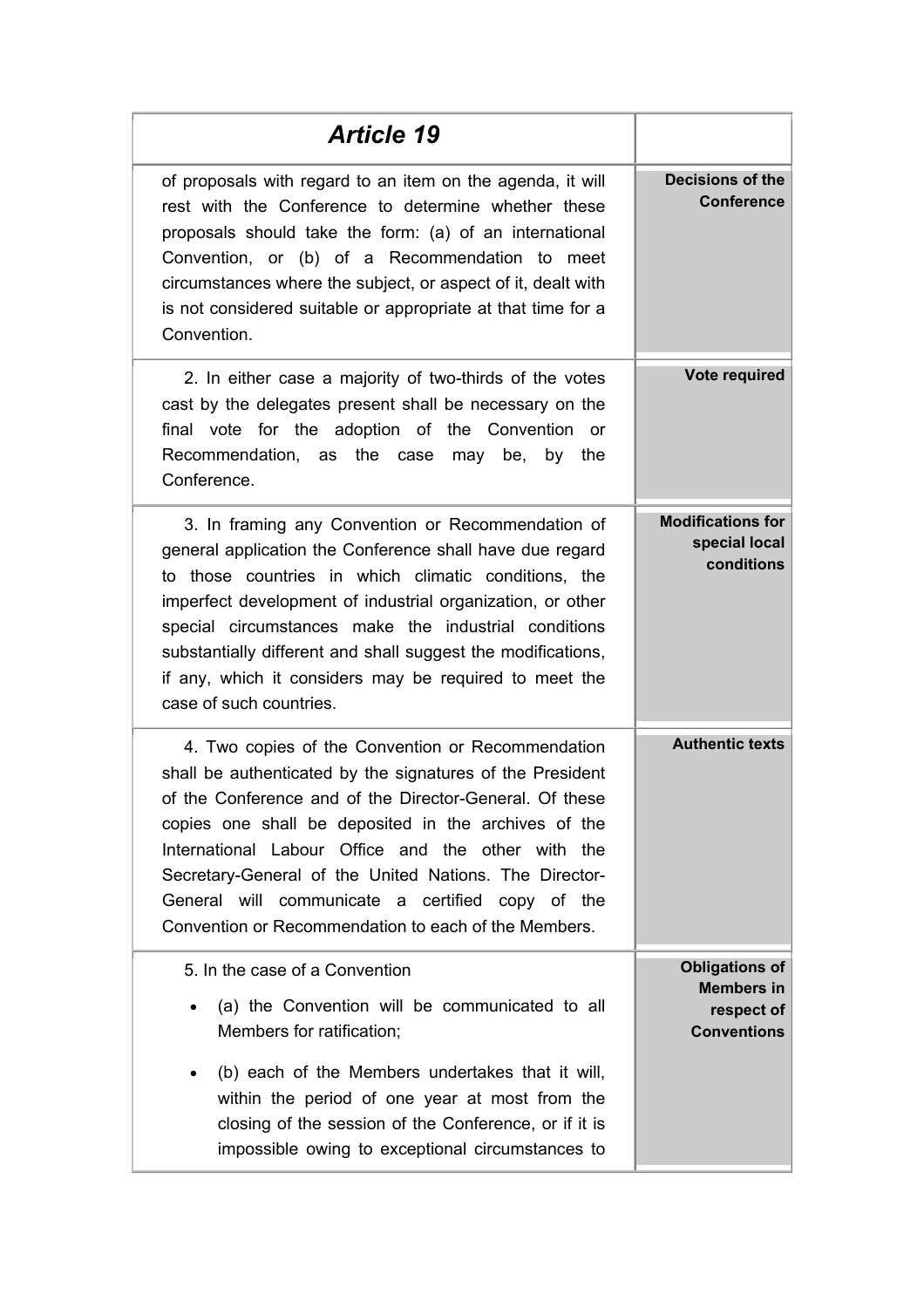### *Article 19*

do so within the period of one year, then at the earliest practicable moment and in no case later than 18 months from the closing of the session of the Conference, bring the Convention before the authority or authorities within whose competence the matter lies, for the enactment of legislation or other action;

- (c) Members shall inform the Director-General of the International Labour Office of the measures taken in accordance with this article to bring the Convention before the said competent authority or authorities, with particulars of the authority or authorities regarded as competent, and of the action taken by them;
- (d) if the Member obtains the consent of the authority or authorities within whose competence the matter lies, it will communicate the formal ratification of the Convention to the Director-General and will take such action as may be necessary to make effective the provisions of such Convention;
- (e) if the Member does not obtain the consent of the authority or authorities within whose competence the matter lies, no further obligation shall rest upon the Member except that it shall report to the Director-General of the International Labour Office, at appropriate intervals as requested by the Governing Body, the position of its law and practice in regard to the matters dealt with in the Convention, showing the extent to which effect has been given, or is proposed to be given, to any of the provisions of the Convention by legislation, administrative action, collective agreement or otherwise and stating the difficulties which prevent or delay the ratification of such **Convention**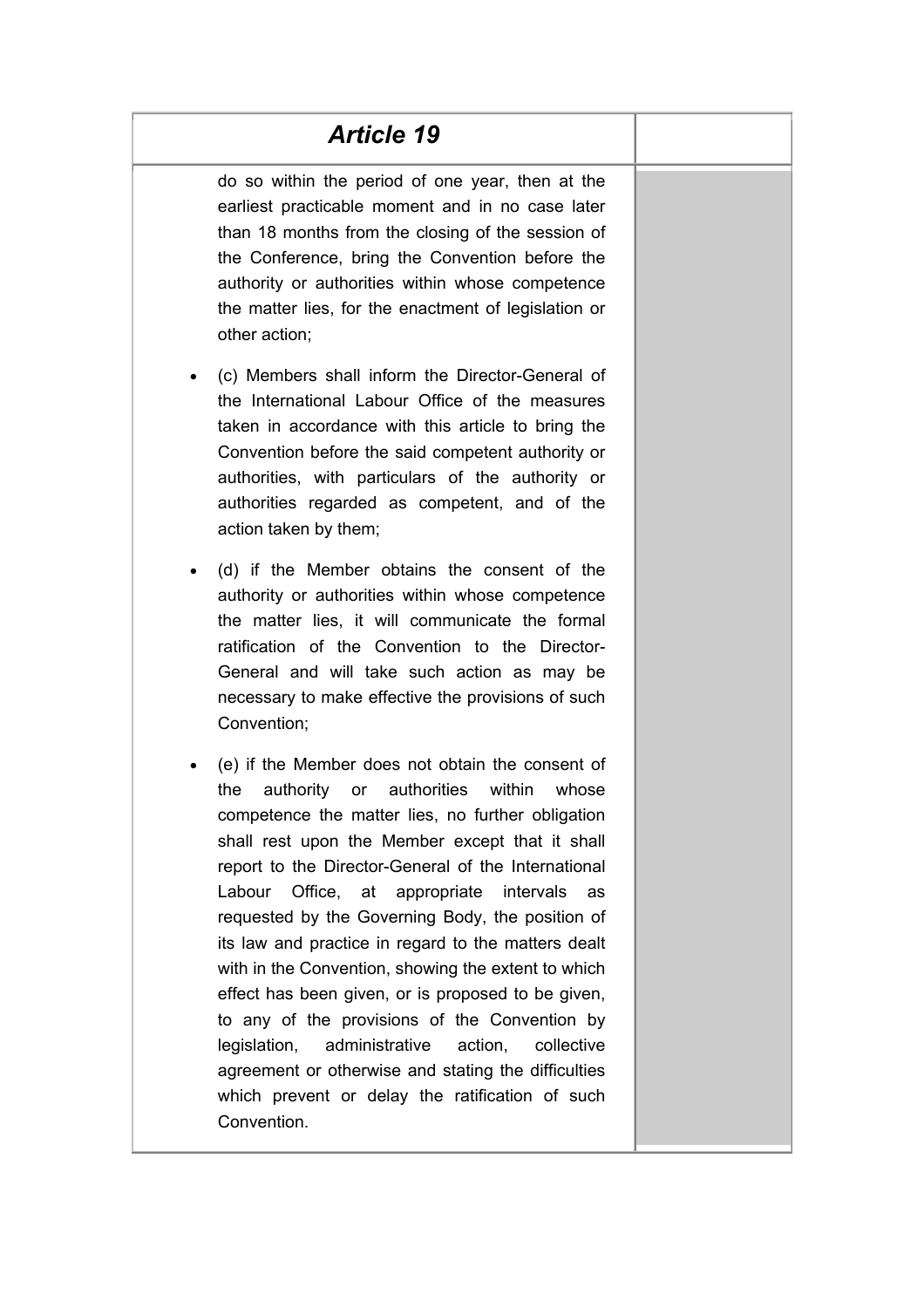### *Article 19*

<span id="page-19-0"></span>6. In the case of a Recommendation-

- (a) the Recommendation will be communicated to all Members for their consideration with a view to effect being given to it by national legislation or otherwise;
- (b) each of the Members undertakes that it will. within a period of one year at most from the closing of the session of the Conference or if it is impossible owing to exceptional circumstances to do so within the period of one year, then at the earliest practicable moment and in no case later than 18 months after the closing of the Conference, bring the Recommendation before the authority or authorities within whose competence the matter lies for the enactment of legislation or other action;
- (c) the Members shall inform the Director-General of the International Labour Office of the measures taken in accordance with this article to bring the Recommendation before the said competent authority or authorities with particulars of the authority or authorities regarded as competent, and of the action taken by them;
- (d) apart from bringing the Recommendation before the said competent authority or authorities, no further obligation shall rest upon the Members, except that they shall report to the Director-General of the International Labour Office, at appropriate intervals as requested by the Governing Body, the position of the law and practice in their country in regard to the matters dealt with in the Recommendation, showing the extent to which effect has been given or is proposed to be given, to the provisions of the Recommendation and such modifications of these provisions as it has been found or may be found necessary to make in adopting or applying them.

**Obligations of Members in respect of Recommendations**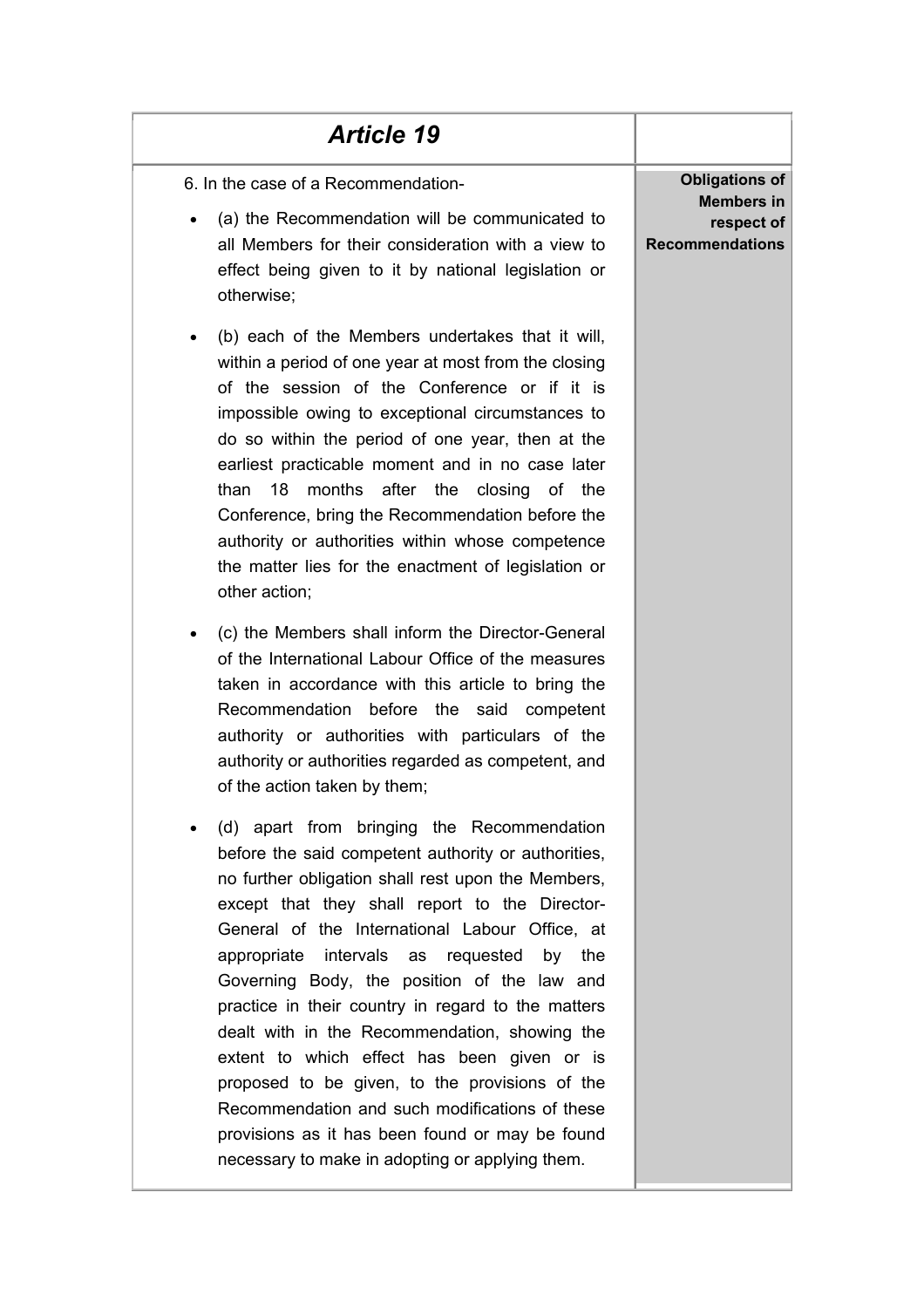<span id="page-20-0"></span>

| <b>Article 19</b>                                                                                                                                                                                                                                                                                                                                                                                                                                                           |                                                |
|-----------------------------------------------------------------------------------------------------------------------------------------------------------------------------------------------------------------------------------------------------------------------------------------------------------------------------------------------------------------------------------------------------------------------------------------------------------------------------|------------------------------------------------|
| 7. In the case of a federal State, the following<br>provisions shall apply:                                                                                                                                                                                                                                                                                                                                                                                                 | <b>Obligations of</b><br><b>federal States</b> |
| Conventions<br>(a)<br>respect<br>of<br>in<br>and<br>$\bullet$<br>Recommendations which the federal government<br>regards as appropriate under its constitutional<br>system for federal action, the obligations of the<br>federal State shall be the same as those of<br>Members which are not federal States;                                                                                                                                                               |                                                |
| Conventions<br>(b)<br>respect<br>оf<br>in<br>and<br>٠<br>Recommendations which the federal government<br>regards as appropriate under its constitutional<br>system in whole or in part, for action by the<br>constituent states provinces, or cantons rather than<br>for federal action, the federal government shall-                                                                                                                                                      |                                                |
| (i) make, in accordance with its Constitution<br>$\circ$<br>Constitutions<br>the<br>of the<br>and<br>states.<br>provinces or cantons concerned, effective<br>arrangements for the reference of such<br>Conventions and Recommendations not<br>later than 18 months from the closing of the<br>0f<br>the<br>Conference<br>session<br>to<br>the<br>appropriate federal, state provincial<br>or -<br>cantonal authorities for the enactment of<br>legislation or other action; |                                                |
| (ii) arrange, subject to the concurrence of<br>$\circ$<br>the<br>state,<br>provincial<br>cantonal<br><b>or</b><br>governments concerned, for periodical<br>consultations between the federal and the<br>state, provincial or cantonal authorities with<br>a view to promoting within the federal State<br>co-ordinated action to give effect to the<br>provisions of such Conventions<br>and<br>Recommendations;                                                            |                                                |
| (iii) inform the Director-General of the<br>$\circ$<br>International Labour Office of the measures<br>taken in accordance with this article to bring                                                                                                                                                                                                                                                                                                                        |                                                |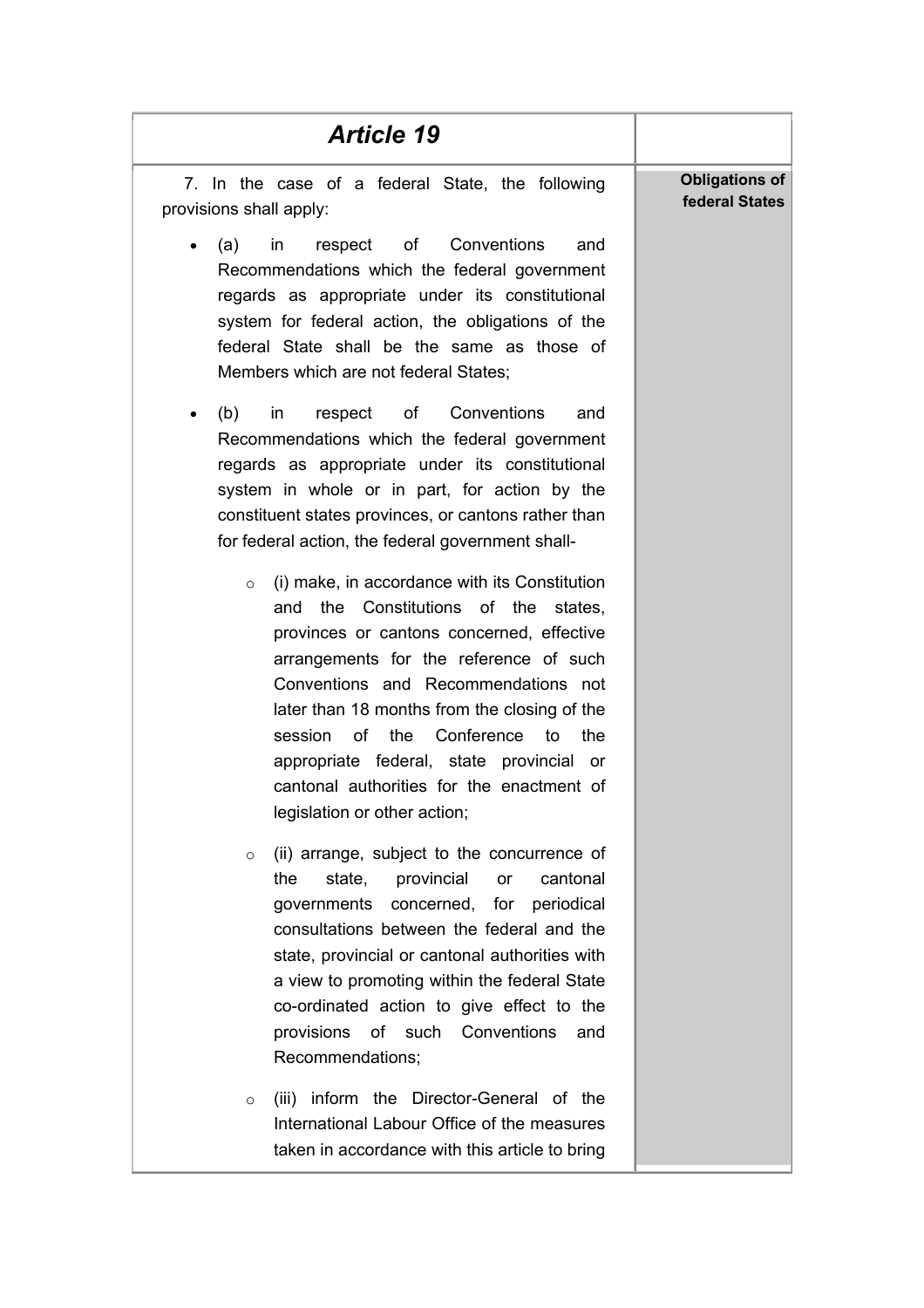#### <span id="page-21-0"></span>*Article 19*  such Conventions and Recommendations before the appropriate federal state, provincial or cantonal authorities with particulars of the authorities regarded as appropriate and of the action taken by them; o (iv) in respect of each such Convention which it has not ratified report to the Director-General of the International Labour Office at appropriate intervals as requested by the Governing Body, the position of the law and practice of the federation and its constituent states, provinces or cantons in regard to the Convention, showing the extent to which effect has been given, or is proposed to be given, to any of the provisions of the Convention by legislation, administrative action, collective agreement, or otherwise; o (v) in respect of each such Recommendation, report to the Director-General of the International Labour Office, at appropriate ntervals as requested by the Governing Body, the position of the aw and practice of the federation and its constituent states provinces or cantons in regard to the Recommendation, showing the extent to which effect has been given, or is proposed to be given to the provisions of the Recommendation and such modifications of these provisions as have been found or may be found necessary in adopting or applying them. 8. In no case shall the adoption of any Convention or Recommendation by the Conference, or the ratification of any Convention by any Member, be deemed to affect any law, award, custom or agreement which ensures more **Effect of Conventions and Recommendations on more favourable existing**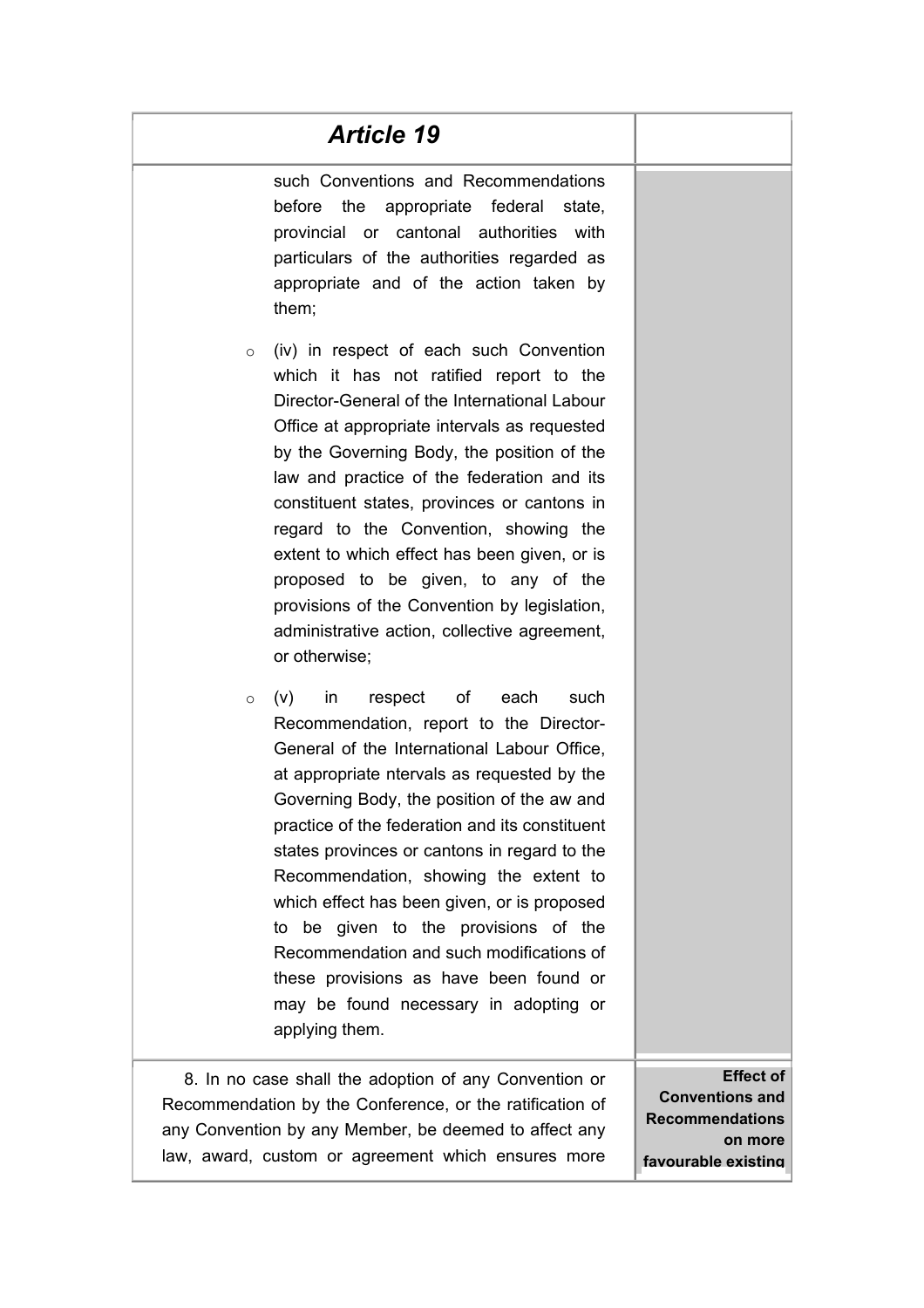<span id="page-22-0"></span>

| <b>Article 19</b>                                                                                              |            |
|----------------------------------------------------------------------------------------------------------------|------------|
| favourable conditions to the workers concerned than those<br>provided for in the Convention or Recommendation. | provisions |

| <b>Article 20</b>                                                                                                                                                                                                                                                                                                                            |                                                   |
|----------------------------------------------------------------------------------------------------------------------------------------------------------------------------------------------------------------------------------------------------------------------------------------------------------------------------------------------|---------------------------------------------------|
| Any Convention so ratified shall be communicated by the<br>Director-General of the International Labour Office to the<br>Secretary-General of the United Nations for registration in<br>accordance with the provisions of article 102 of the Charter of<br>the United Nations but shall only be binding upon the<br>Members which ratify it. | Registration<br>with the United<br><b>Nations</b> |

| <b>Article 21</b>                                                                                                                                                                                                                                                                                                   |                                                        |
|---------------------------------------------------------------------------------------------------------------------------------------------------------------------------------------------------------------------------------------------------------------------------------------------------------------------|--------------------------------------------------------|
| 1. If any Convention coming before the Conference for final<br>consideration fails to secure the support of two-thirds of the votes<br>cast by the delegates present, it shall nevertheless be within the right<br>of any of the Members of the Organization to agree to such<br>Convention among themselves.       | <b>Conventions</b><br>not adopted by<br>the Conference |
| 2. Any Convention so agreed to shall be communicated by<br>the governments concerned to the Director-General of the<br>International Labour Office and to the Secretary-General of<br>the United Nations for registration in accordance with the<br>provisions of article 102 of the Charter of the United Nations. |                                                        |

| <b>Article 22</b>                                                                                                                                                                                                                                       |                                                            |
|---------------------------------------------------------------------------------------------------------------------------------------------------------------------------------------------------------------------------------------------------------|------------------------------------------------------------|
| Each of the Members agrees to make an annual report to<br>the International Labour Office on the measures which it has<br>taken to give effect to the provisions of Conventions to which<br>it is a party. These reports shall be made in such form and | <b>Annual reports</b><br>on ratified<br><b>Conventions</b> |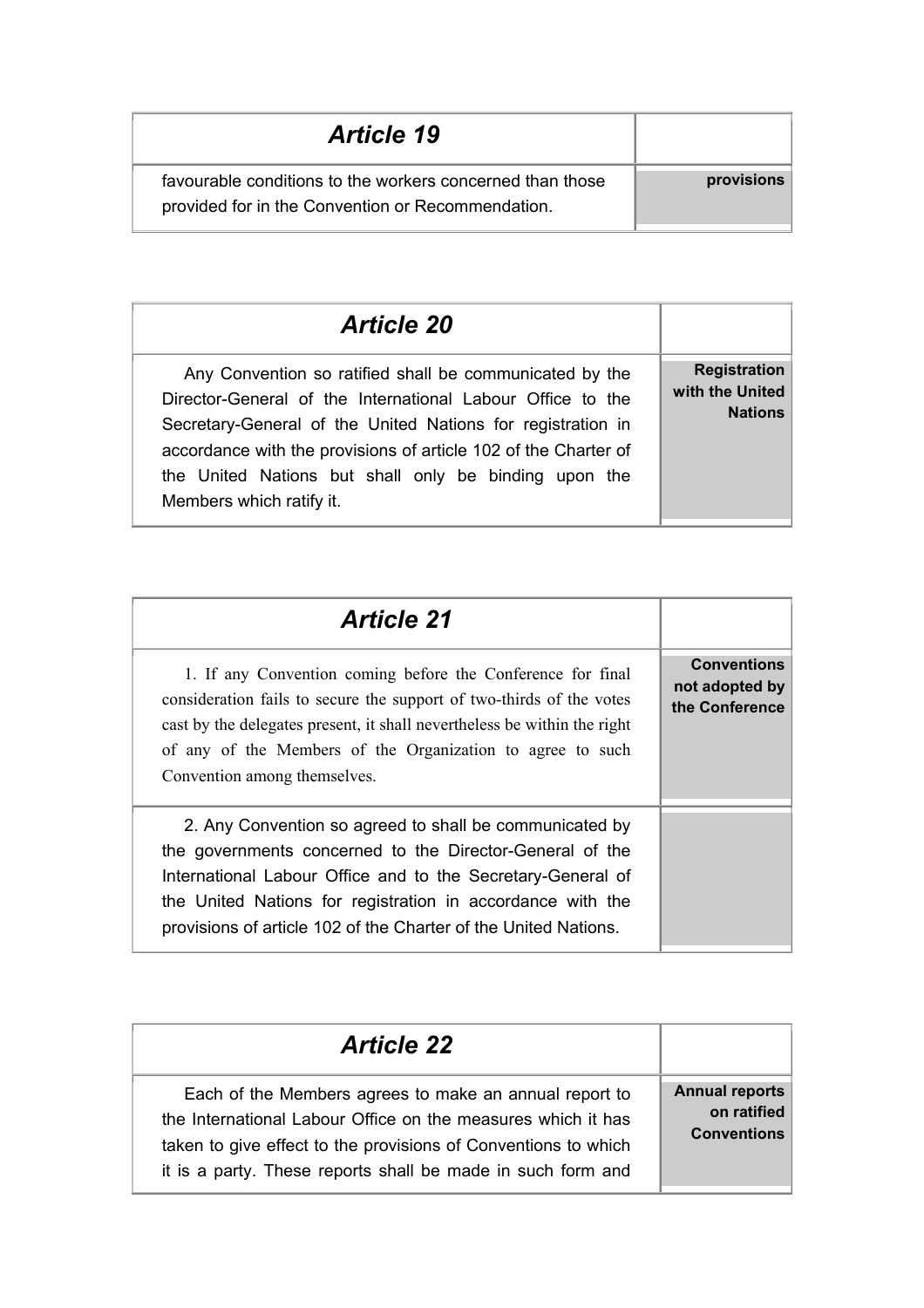<span id="page-23-0"></span>

| <b>Article 22</b>                                                    |  |
|----------------------------------------------------------------------|--|
| shall contain such particulars as the Governing Body may<br>request. |  |

| <b>Article 23</b>                                                                                                                                                                                                                     |                                                          |
|---------------------------------------------------------------------------------------------------------------------------------------------------------------------------------------------------------------------------------------|----------------------------------------------------------|
| 1. The Director-General shall lay before the next meeting<br>of the Conference a summary of the information and reports<br>communicated to him by Members in pursuance of articles 19<br>and $221$                                    | <b>Examination</b><br>and<br>communication<br>of reports |
| 2. Each Member shall communicate to the representative<br>organizations recognized for the purpose of article 3 copies of<br>the information and reports communicated to the Director-<br>General in pursuance of articles 19 and 22. |                                                          |

| <b>Article 24</b>                                                                                                                                                                                                                                                                                                                                                                                                                                                                                                    |                                                                          |
|----------------------------------------------------------------------------------------------------------------------------------------------------------------------------------------------------------------------------------------------------------------------------------------------------------------------------------------------------------------------------------------------------------------------------------------------------------------------------------------------------------------------|--------------------------------------------------------------------------|
| In the event of any representation being made to the<br>International Labour Office by an industrial association of<br>employers or of workers that any of the Members has failed<br>to secure in any respect the effective observance within its<br>jurisdiction of any Convention to which it is a party, the<br>Governing Body may communicate this representation to the<br>government against which it is made, and may invite that<br>government to make such statement on the subject as it may<br>think fit. | <b>Representations</b><br>of non-<br>observance of<br><b>Conventions</b> |

| <b>Article 25</b>                                                                                                                                                                         |                                         |
|-------------------------------------------------------------------------------------------------------------------------------------------------------------------------------------------|-----------------------------------------|
| If no statement is received within a reasonable time from<br>the government in question, or if the statement when received<br>is not deemed to be satisfactory by the Governing Body, the | <b>Publication of</b><br>representation |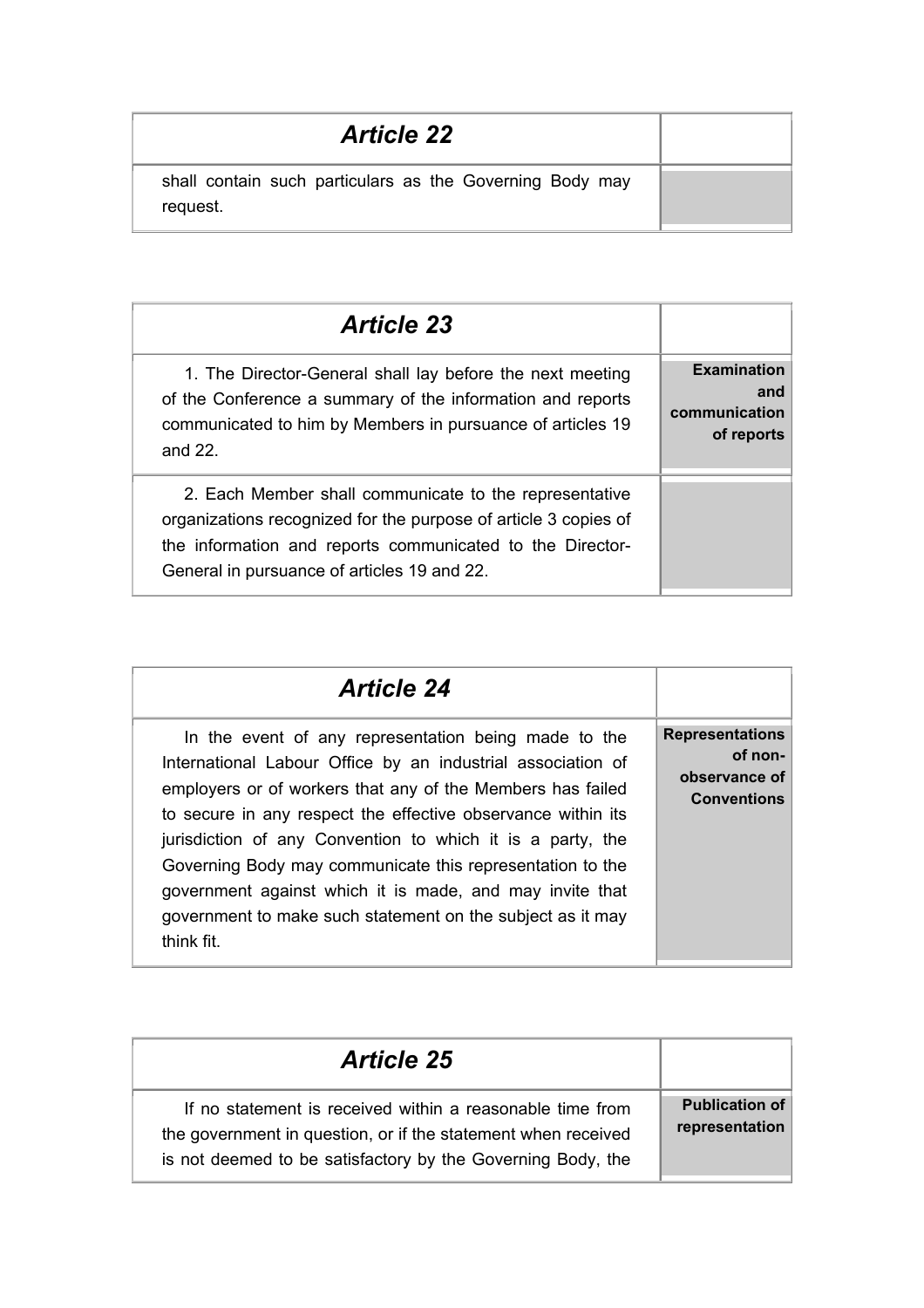<span id="page-24-0"></span>

| <b>Article 25</b>                                                                                            |  |
|--------------------------------------------------------------------------------------------------------------|--|
| latter shall have the right to publish the representation and the<br>statement, if any, made in reply to it. |  |

| <b>Article 26</b>                                                                                                                                                                                                                                                                                                                                                                                                                         |                                            |
|-------------------------------------------------------------------------------------------------------------------------------------------------------------------------------------------------------------------------------------------------------------------------------------------------------------------------------------------------------------------------------------------------------------------------------------------|--------------------------------------------|
| 1. Any of the Members shall have the right to file a<br>complaint with the International Labour Office if it is not<br>satisfied that any other Member is securing the effective<br>observance of any Convention which both have ratified in<br>accordance with the foregoing articles.                                                                                                                                                   | <b>Complaints of</b><br>non-<br>observance |
| 2. The Governing Body may, if it thinks fit, before referring<br>such a complaint to a Commission of Inquiry, as hereinafter<br>provided for, communicate with the government in question in<br>the manner described in article 24.                                                                                                                                                                                                       |                                            |
| 3. If the Governing Body does not think it necessary to<br>communicate the complaint to the government in question, or<br>if, when it has made such communication, no statement in<br>reply has been received within a reasonable time which the<br>Governing Body considers to be satisfactory, the Governing<br>Body may appoint a Commission of Inquiry to consider the<br>complaint and to report thereon.                            |                                            |
| 4. The Governing Body may adopt the same procedure<br>either of its own motion or on receipt of a complaint from a<br>delegate to the Conference.                                                                                                                                                                                                                                                                                         |                                            |
| 5. When any matter arising out of article 25 or 26 is being<br>considered by the Governing Body, the government in<br>question shall if not already represented thereon, be entitled<br>to send a representative to take part in the proceedings of the<br>Governing Body while the matter is under consideration.<br>Adequate notice of the date on which the matter will be<br>considered shall be given to the government in question. |                                            |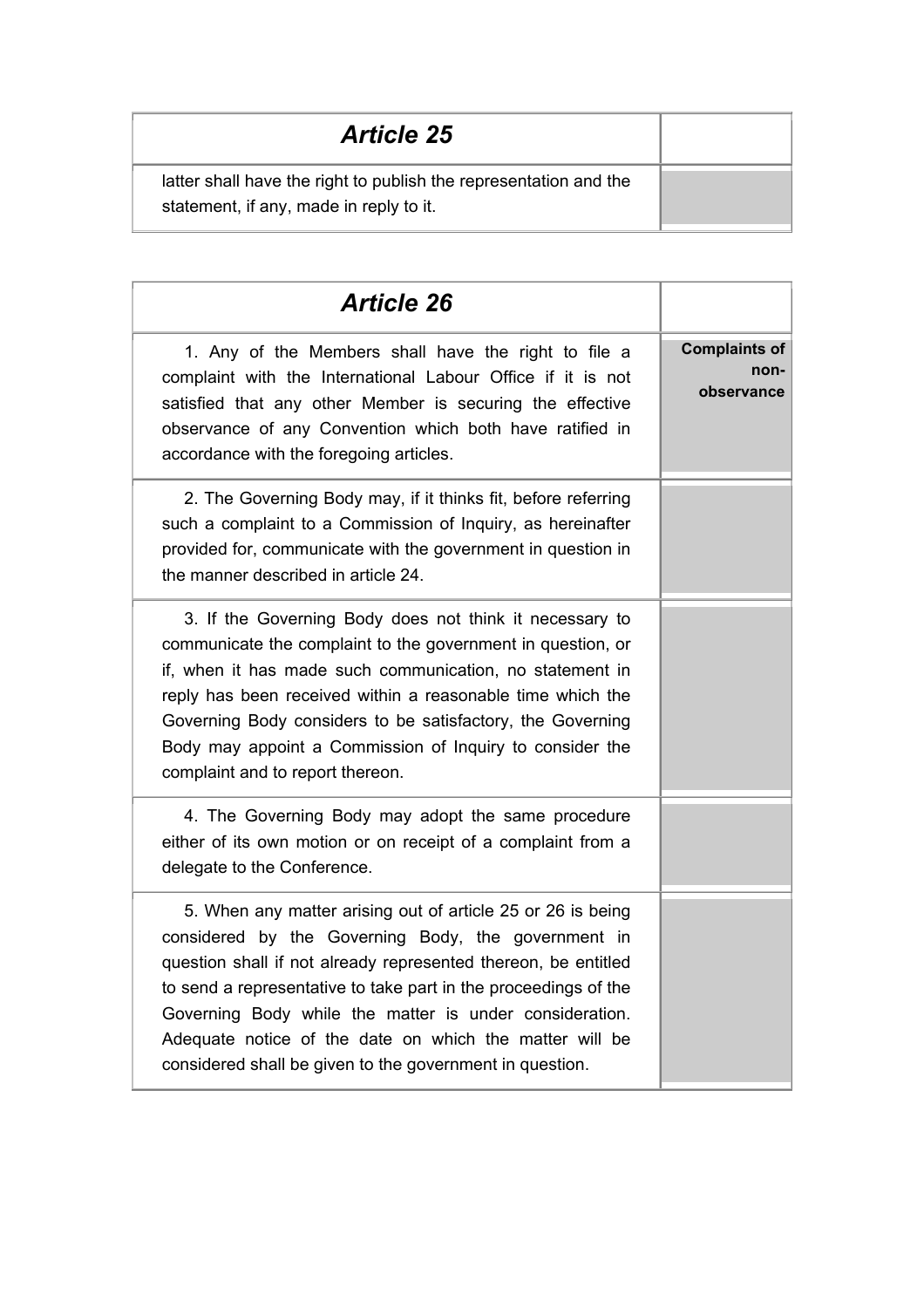<span id="page-25-0"></span>

| <b>Article 27</b>                                                                                                                                                                                                                                                                                                                          |                                                                       |
|--------------------------------------------------------------------------------------------------------------------------------------------------------------------------------------------------------------------------------------------------------------------------------------------------------------------------------------------|-----------------------------------------------------------------------|
| The Members agree that, in the event of the reference of a<br>complaint to a Commission of Inquiry under article 26, they<br>will each, whether directly concerned in the complaint or not,<br>place at the disposal of the Commission all the information in<br>their possession which bears upon the subject-matter of the<br>complaint. | <b>Co-operation</b><br>with<br><b>Commission of</b><br><b>Inquiry</b> |

| <b>Article 28</b>                                                                                                                                                                                                                                                                                                                                                                       |                                              |
|-----------------------------------------------------------------------------------------------------------------------------------------------------------------------------------------------------------------------------------------------------------------------------------------------------------------------------------------------------------------------------------------|----------------------------------------------|
| When the Commission of Inquiry has fully considered the<br>complaint it shall prepare a report embodying its findings on<br>all questions of fact relevant to determining the issue between<br>the parties and containing such recommendations as it may<br>think proper as to the steps which should be taken to meet<br>the complaint and the time within which they should be taken. | Report of<br>Commission of<br><b>Inquiry</b> |

| <b>Article 29</b>                                                                                                                                                                                                                                                                                                        |                                                                         |
|--------------------------------------------------------------------------------------------------------------------------------------------------------------------------------------------------------------------------------------------------------------------------------------------------------------------------|-------------------------------------------------------------------------|
| 1. The Director-General of the International Labour Office<br>shall communicate the report of the Commission of Inquiry to<br>the Governing Body and to each of the governments<br>concerned in the complaint, and shall cause it to be<br>published.                                                                    | <b>Action on</b><br>report of<br><b>Commission of</b><br><b>Inquiry</b> |
| 2. Each of these governments shall within three months<br>inform the Director-General of the International Labour Office<br>whether or not it accepts the recommendations contained in<br>the report of the Commission; and if not, whether it proposes<br>to refer the complaint to the International Court of Justice. |                                                                         |

| <b>Article 30</b> |  |
|-------------------|--|
|                   |  |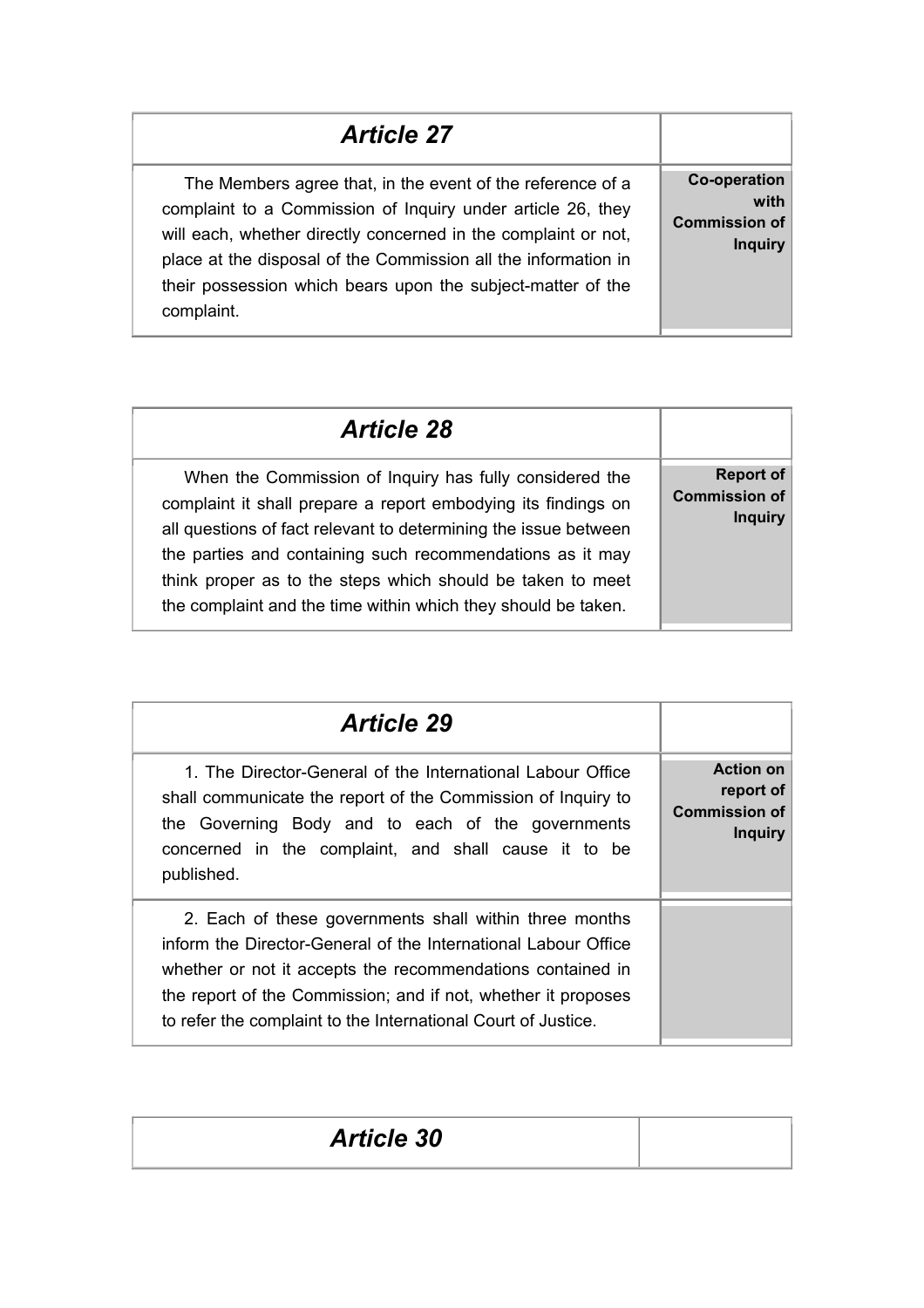<span id="page-26-0"></span>

| <b>Article 30</b>                                                                                                                                                                                                                                                                                                                                                                                      |                                                                                                     |
|--------------------------------------------------------------------------------------------------------------------------------------------------------------------------------------------------------------------------------------------------------------------------------------------------------------------------------------------------------------------------------------------------------|-----------------------------------------------------------------------------------------------------|
| In the event of any Member failing to take the action<br>required by paragraphs $5$ (b), $6$ (b) or $7$ (b) (i) of article 19<br>with regard to a Convention or Recommendation, any<br>other Member shall be entitled to refer the matter to the<br>Governing Body. In the event of the Governing Body<br>finding that there has been such a failure, it shall report the<br>matter to the Conference. | Failure to submit<br><b>Conventions or</b><br><b>Recommendations</b><br>to competent<br>authorities |

| <b>Article 31</b>                                                                                                                                                    |                                                             |
|----------------------------------------------------------------------------------------------------------------------------------------------------------------------|-------------------------------------------------------------|
| The decision of the International Court of Justice in regard<br>to a complaint or matter which has been referred to it in<br>pursuance of article 29 shall be final. | Decisions of<br>International<br>Court of<br><b>Justice</b> |

| <b>Article 32</b>                                                                                                                                 |  |
|---------------------------------------------------------------------------------------------------------------------------------------------------|--|
| The International Court of Justice may affirm, vary or<br>reverse any of the findings or recommendations of the<br>Commission of Inquiry, if any. |  |

| <b>Article 33</b>                                                                                                                                                                                                                                                                                                                                                                             |                                                                                         |
|-----------------------------------------------------------------------------------------------------------------------------------------------------------------------------------------------------------------------------------------------------------------------------------------------------------------------------------------------------------------------------------------------|-----------------------------------------------------------------------------------------|
| In the event of any Member failing to carry out within the<br>time specified the recommendations, if any, contained in<br>the report of the Commission of Inquiry, or in the decision of<br>the International Court of Justice, as the case may be, the<br>Governing Body may recommend to the Conference such<br>action as it may deem wise and expedient to secure<br>compliance therewith. | <b>Failure to carry</b><br>out<br>recommendations<br>of Commission of<br>Inquiry or ICJ |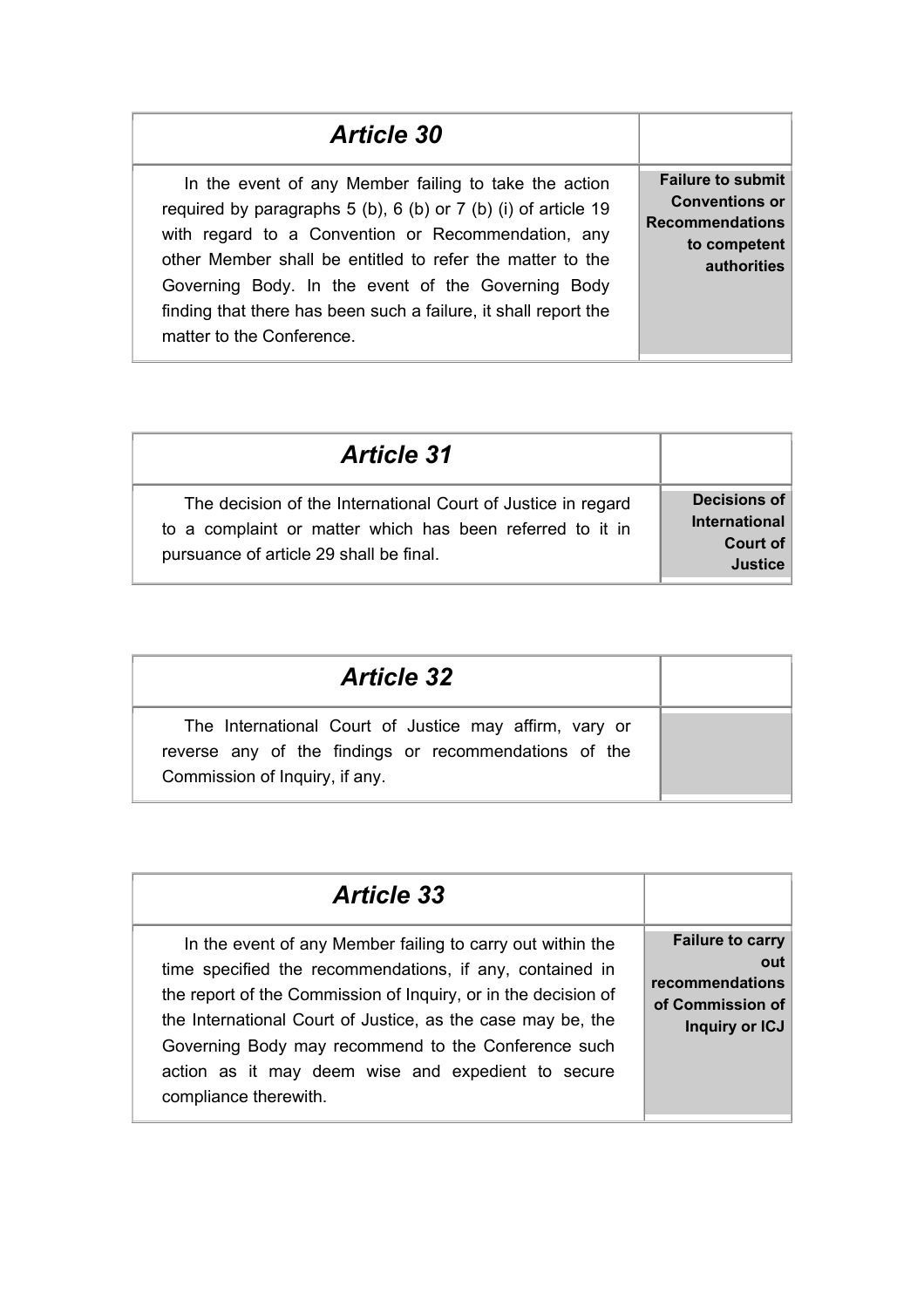#### *Article 34*

<span id="page-27-0"></span>The defaulting government may at any time inform the Governing Body that it has taken the steps necessary to comply with the recommendations of the Commission of Inquiry or with those in the decision of the International Court of Justice, as the case may be and may request it to constitute a Commission of Inquiry to verify its contention. In this case the provisions of articles 27, 28, 29, 31 and 32 shall apply, and if the report of the Commission of Inquiry or the decision of the International Court of Justice is in favour of the defaulting government, the Governing Body shall forthwith recommend the discontinuance of any action taken in pursuance of article 33. **recommendations of Commission of** 

**Compliance with** 

**Inquiry or ICJ** 

### **Chapter III: General**

| <b>Article 35</b>                                                                                                                                                                                                                                                                                                                                                                                                                                                                                                                                                                                                          |                                                                                              |
|----------------------------------------------------------------------------------------------------------------------------------------------------------------------------------------------------------------------------------------------------------------------------------------------------------------------------------------------------------------------------------------------------------------------------------------------------------------------------------------------------------------------------------------------------------------------------------------------------------------------------|----------------------------------------------------------------------------------------------|
| 1. The Members undertake that Conventions which they<br>have ratified in accordance with the provisions of this<br>Constitution shall be applied to the non-metropolitan<br>territories for whose international relations they are<br>responsible, including any trust territories for which they are<br>the administering authority, except where the subject-matter<br>of the Convention is within the self-governing powers of the<br>territory or the Convention is inapplicable owing to the local<br>conditions or subject to such modifications as may be<br>necessary to adapt the Convention to local conditions. | <b>Application of</b><br><b>Conventions to</b><br>non-<br>metropolitan<br><b>territories</b> |
| 2. Each Member which ratifies a Convention shall as soon<br>as possible after ratification communicate to the Director-<br>General of the International Labour Office a declaration                                                                                                                                                                                                                                                                                                                                                                                                                                        |                                                                                              |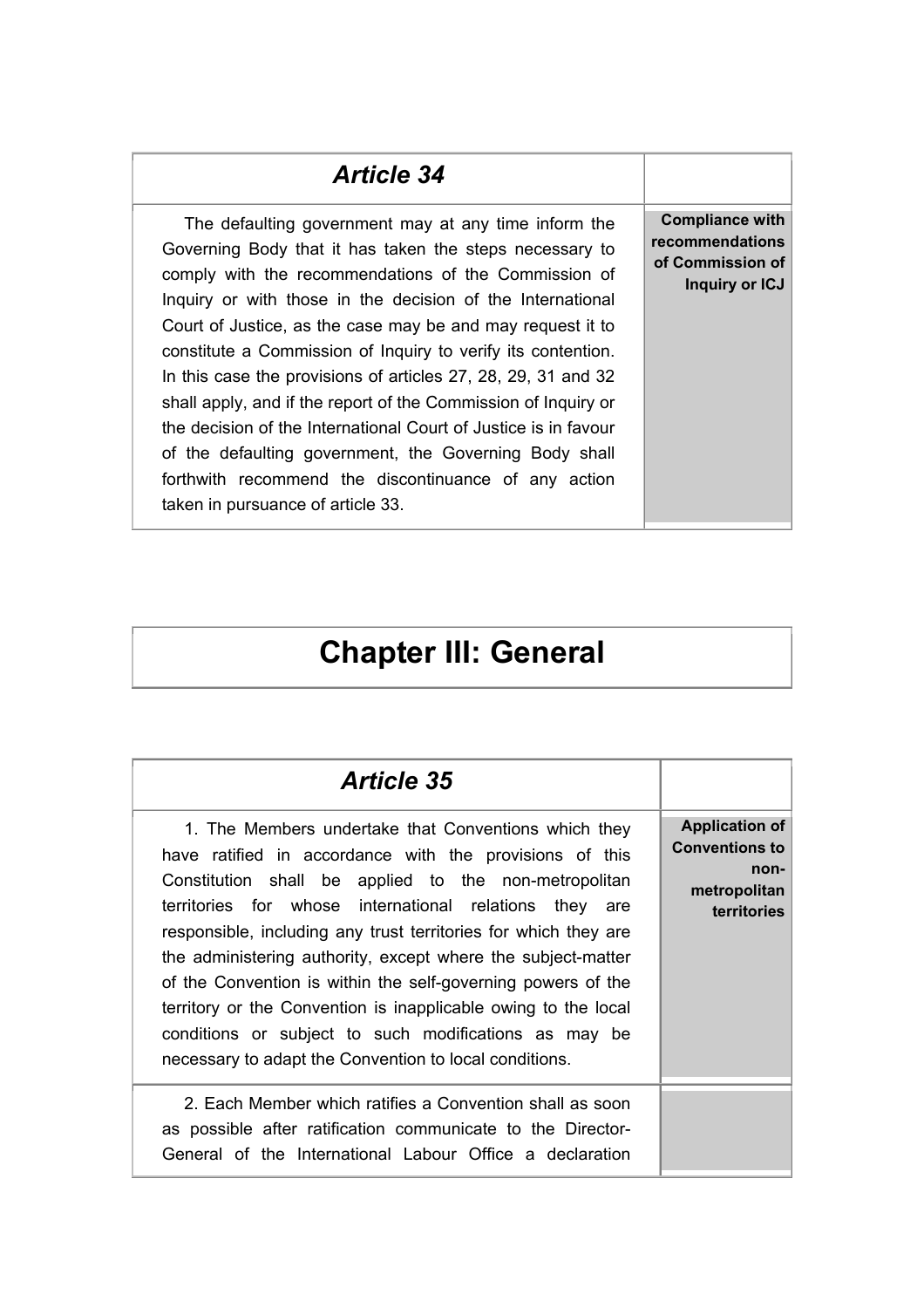| <b>Article 35</b>                                                                                                                                                                                                                                                                                                                                                                                                                                                                                                                                                                                                                                       |  |
|---------------------------------------------------------------------------------------------------------------------------------------------------------------------------------------------------------------------------------------------------------------------------------------------------------------------------------------------------------------------------------------------------------------------------------------------------------------------------------------------------------------------------------------------------------------------------------------------------------------------------------------------------------|--|
| stating in respect of the territories other than those referred to<br>in paragraphs 4 and 5 below the extent to which it undertakes<br>that the provisions of the Convention shall be applied and<br>giving such particulars as may be prescribed by the<br>Convention.                                                                                                                                                                                                                                                                                                                                                                                 |  |
| 3. Each Member which has communicated a declaration in<br>virtue of the preceding paragraph may from time to time, in<br>accordance with the terms of the Convention, communicate a<br>further declaration modifying the terms of any former<br>declaration and stating the present position in respect of such<br>territories.                                                                                                                                                                                                                                                                                                                         |  |
| 4. Where the subject-matter of the Convention is within the<br>self-governing powers of any non-metropolitan territory the<br>Member responsible for the international relations of that<br>territory shall bring the Convention to the notice of the<br>government of the territory as soon as possible with a view to<br>the enactment of legislation or other action by such<br>government. Thereafter the Member, in agreement with the<br>government of the territory, may communicate to the Director-<br>General of the International Labour Office a declaration<br>accepting the obligations of the Convention on behalf of such<br>territory. |  |
| 5. A declaration accepting the obligations of any<br>Convention may be communicated to the Director-General of<br>the International Labour Office-                                                                                                                                                                                                                                                                                                                                                                                                                                                                                                      |  |
| (a) by two or more Members of the Organization in<br>respect of any territory which is under their joint<br>authority; or                                                                                                                                                                                                                                                                                                                                                                                                                                                                                                                               |  |
| (b) by any international authority responsible for the<br>administration of any territory, in virtue of the Charter of<br>the United Nations or otherwise, in respect of any such<br>territory.                                                                                                                                                                                                                                                                                                                                                                                                                                                         |  |
| 6. Acceptance of the obligations of a Convention in virtue<br>of paragraph 4 or paragraph 5 shall involve the acceptance<br>on behalf of the territory concerned of the obligations                                                                                                                                                                                                                                                                                                                                                                                                                                                                     |  |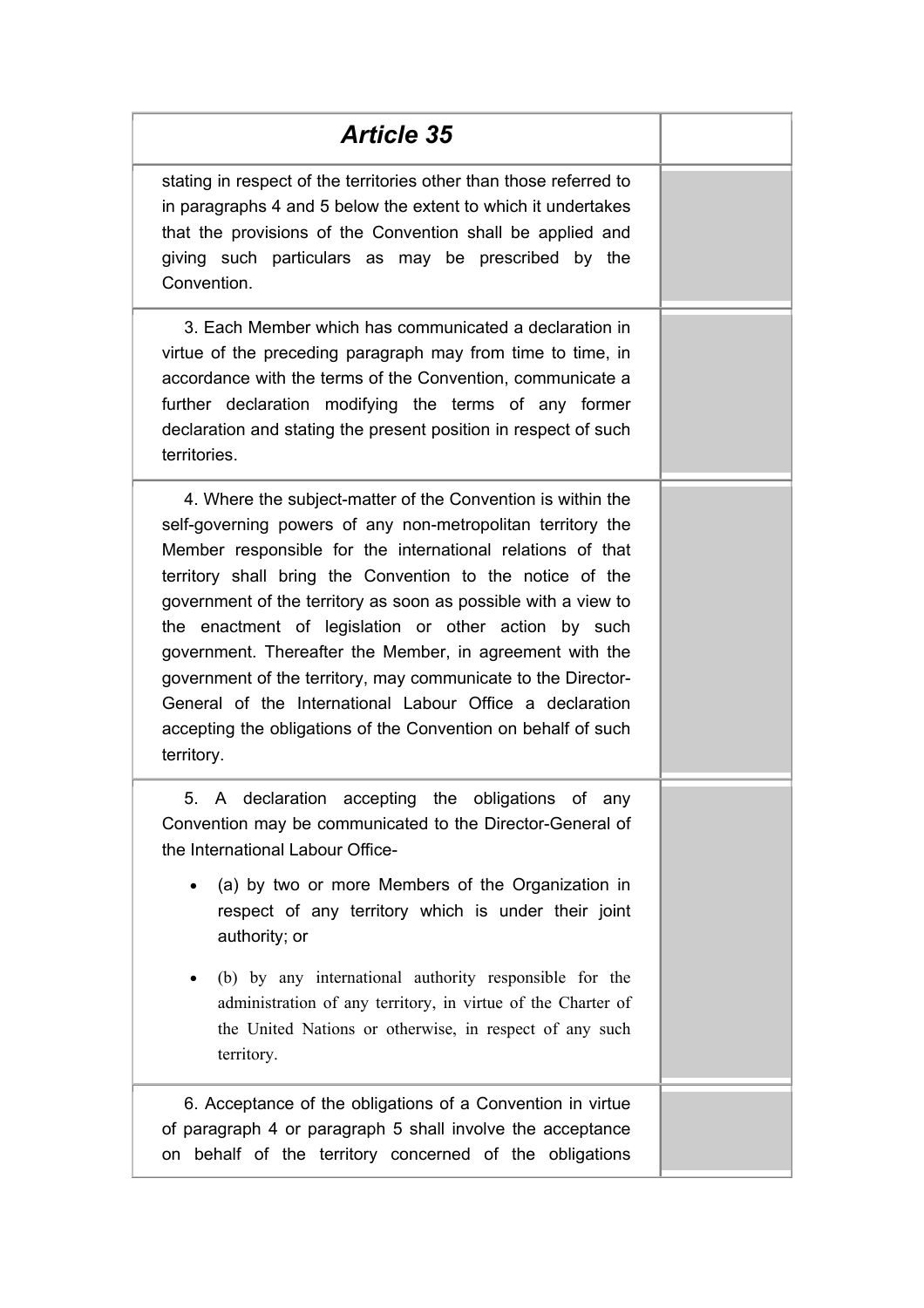<span id="page-29-0"></span>

| <b>Article 35</b>                                                                                                                                                                                                                                                                                                                                                                                                                                                                                                                                                                                                                                                                                                                             |  |
|-----------------------------------------------------------------------------------------------------------------------------------------------------------------------------------------------------------------------------------------------------------------------------------------------------------------------------------------------------------------------------------------------------------------------------------------------------------------------------------------------------------------------------------------------------------------------------------------------------------------------------------------------------------------------------------------------------------------------------------------------|--|
| stipulated by the terms of the Convention and the obligations<br>under the Constitution of the Organization which apply to<br>ratified Conventions. A declaration of acceptance may specify<br>such modification of the provisions of the Conventions as may<br>be necessary to adapt the Convention to local conditions.                                                                                                                                                                                                                                                                                                                                                                                                                     |  |
| 7. Each Member or international authority which has<br>communicated a declaration in virtue of paragraph 4 or<br>paragraph 5 of this article may from time to time, in<br>accordance with the terms of the Convention, communicate a<br>further declaration modifying the terms of any former<br>declaration or terminating the acceptance of the obligations of<br>the Convention on behalf of the territory concerned.                                                                                                                                                                                                                                                                                                                      |  |
| 8. If the obligations of a Convention are not accepted on<br>behalf of a territory to which paragraph 4 or paragraph 5 of<br>this article relates, the Member or Members or international<br>authority concerned shall report to the Director-General of the<br>International Labour Office the position of the law and<br>practice of that territory in regard to the matters dealt with in<br>the Convention and the report shall show the extent to which<br>effect has been given, or is proposed to be given, to any of<br>the provisions of the Convention by legislation, administrative<br>action, collective agreement or otherwise and shall state the<br>difficulties which prevent or delay the acceptance of such<br>Convention. |  |

| <b>Article 36</b>                                                                                                                                                                                                                                                                                                                                                                                                                                                       |                                             |
|-------------------------------------------------------------------------------------------------------------------------------------------------------------------------------------------------------------------------------------------------------------------------------------------------------------------------------------------------------------------------------------------------------------------------------------------------------------------------|---------------------------------------------|
| Amendments to this Constitution which are adopted by the<br>Conference by a majority of two-thirds of the votes cast by the<br>delegates present shall take effect when ratified or accepted<br>by two-thirds of the Members of the Organization including<br>five of the ten Members which are represented on the<br>Governing Body as Members of chief ndustrial importance in<br>accordance with the provisions of paragraph 3 of article 7 of<br>this Constitution. | <b>Amendments to</b><br><b>Constitution</b> |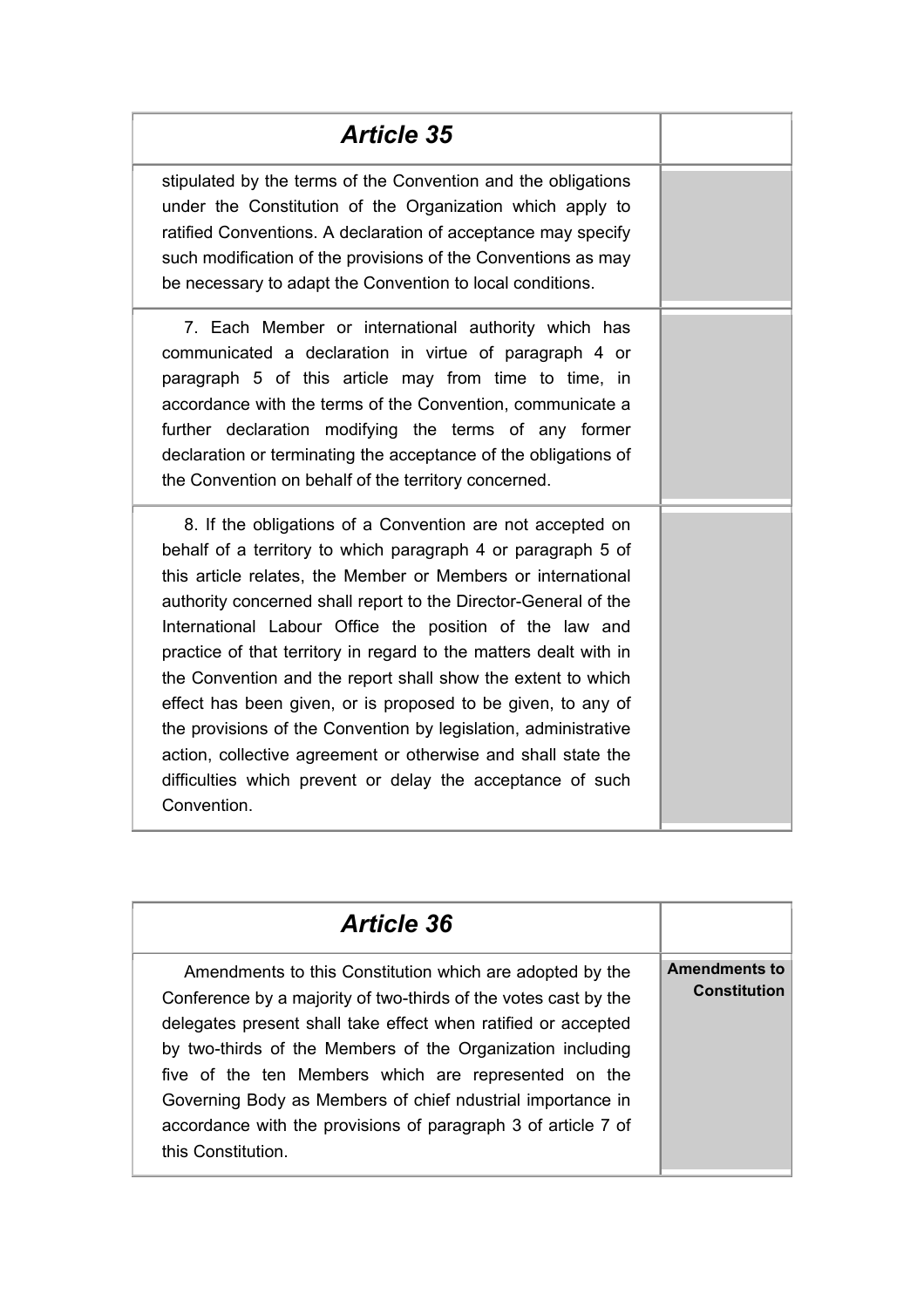<span id="page-30-0"></span>

| <b>Article 37</b>                                                                                                                                                                                                                                                                                                                                                                                                                                                                                                                                                                                                                                                                                                                                                                                |                                                                |
|--------------------------------------------------------------------------------------------------------------------------------------------------------------------------------------------------------------------------------------------------------------------------------------------------------------------------------------------------------------------------------------------------------------------------------------------------------------------------------------------------------------------------------------------------------------------------------------------------------------------------------------------------------------------------------------------------------------------------------------------------------------------------------------------------|----------------------------------------------------------------|
| 1. Any question or dispute relating to the interpretation of<br>this Constitution or of any subsequent Convention concluded<br>by the Members in pursuance of the provisions of this<br>Constitution shall be referred for decision to the International<br>Court of Justice.                                                                                                                                                                                                                                                                                                                                                                                                                                                                                                                    | Interpretation<br>of Constitution<br>and<br><b>Conventions</b> |
| 2. Notwithstanding the provisions of paragraph 1 of this<br>article the Governing Body may make and submit to the<br>Conference for approval rules providing for the appointment<br>of a tribunal for the expeditious determination of any dispute<br>or question relating to the interpretation of a Convention<br>which may be referred thereto by the Governing Body or in<br>accordance with the terms of the Convention. Any applicable<br>judgement or advisory opinion of the International Court of<br>Justice shall be binding upon any tribunal established in virtue<br>of this paragraph. Any award made by such a tribunal shall be<br>circulated to the Members of the Organization and any<br>observations which they may make thereon shall be brought<br>before the Conference. |                                                                |

| <b>Article 38</b>                                                                                                                                                                                      |                                       |
|--------------------------------------------------------------------------------------------------------------------------------------------------------------------------------------------------------|---------------------------------------|
| 1. The International Labour Organization may convene<br>such regional conferences and establish such regional<br>agencies as may be desirable to promote the aims and<br>purposes of the Organization. | <b>Regional</b><br><b>Conferences</b> |
| 2. The powers, functions and procedure of regional<br>conferences shall be governed by rules drawn up by the<br>Governing Body and submitted to the General Conference for<br>confirmation.            |                                       |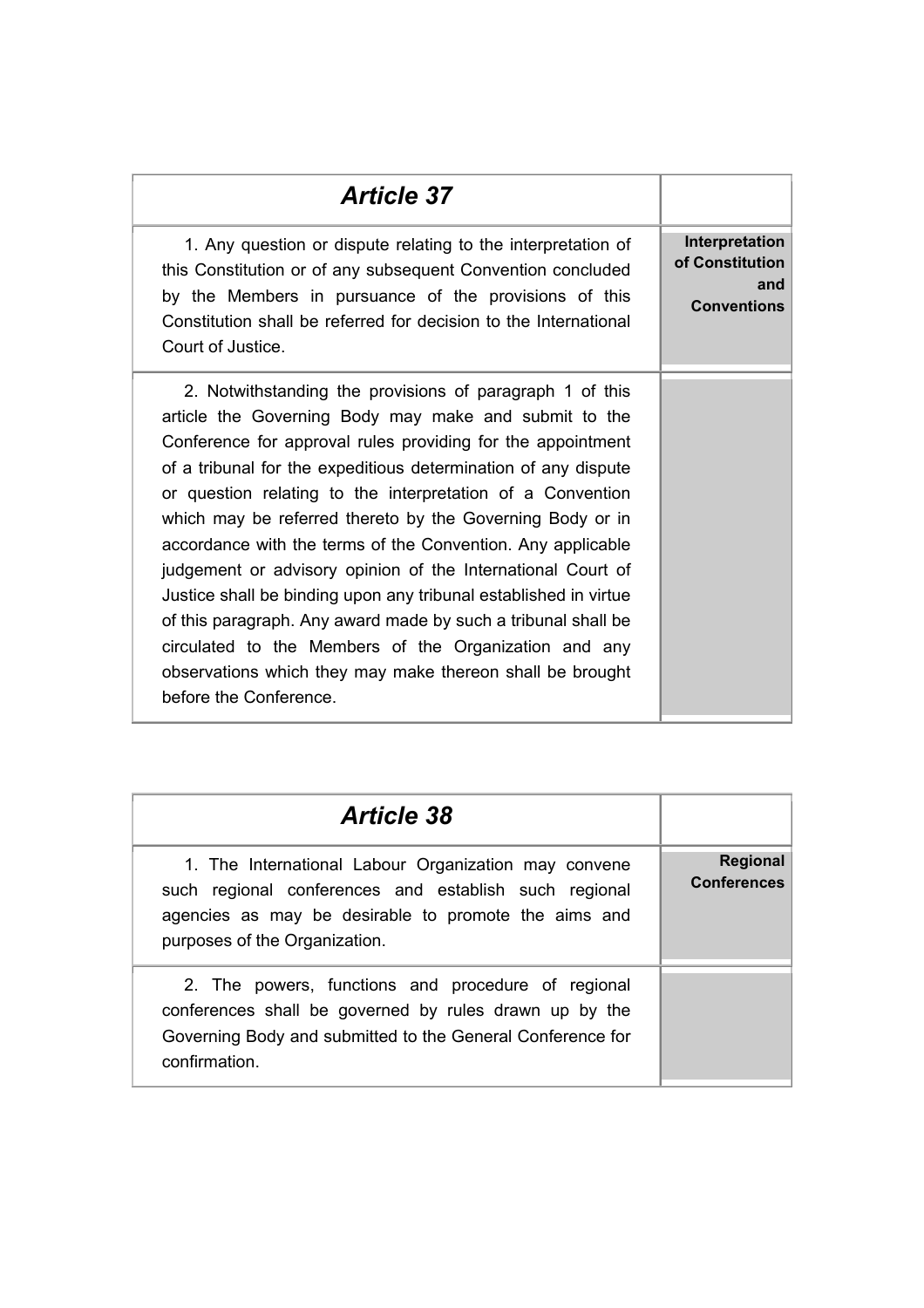# <span id="page-31-0"></span>**Chapter IV: Miscellaneous provisions**

| <b>Article 39</b>                                                                                                 |                                 |
|-------------------------------------------------------------------------------------------------------------------|---------------------------------|
| The International Labour Organization shall possess full<br>juridical personality and in particular the capacity- | Legal status of<br>Organization |
| (a) to contract;                                                                                                  |                                 |
| (b) to acquire and dispose of immovable and movable<br>$\bullet$<br>property;                                     |                                 |
| (c) to institute legal proceedings.<br>$\bullet$                                                                  |                                 |

| <b>Article 40</b>                                                                                                                                                                                                                                                                           |                                            |
|---------------------------------------------------------------------------------------------------------------------------------------------------------------------------------------------------------------------------------------------------------------------------------------------|--------------------------------------------|
| 1. The International Labour Organization shall enjoy in the<br>territory of each of its Members such privileges and<br>immunities as are necessary for the fulfilment of its purposes.                                                                                                      | <b>Privileges and</b><br><i>immunities</i> |
| Delegates to the Conference, members of the<br>2.<br>Governing Body and the Director-General and officials of the<br>Office shall likewise enjoy such privileges and immunities as<br>are necessary for the independent exercise of their functions<br>in connection with the Organization. |                                            |
| 3. Such privileges and immunities shall be defined in a<br>separate agreement to be prepared by the Organization with<br>a view to its acceptance by the States Members.                                                                                                                    |                                            |

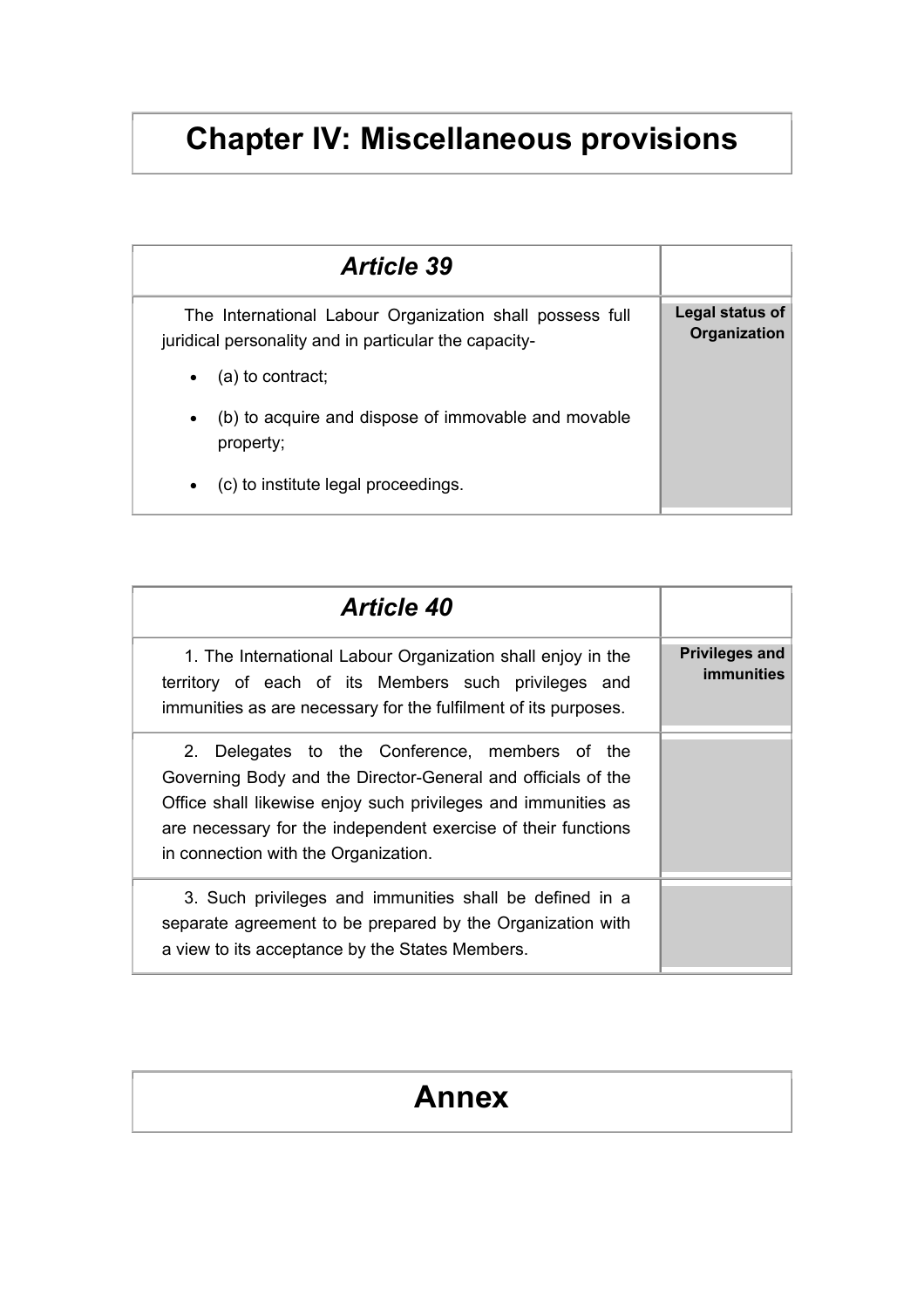The General Conference of the International Labour Organization meeting in its Twenty-sixth Session in Philadelphia, hereby adopts this tenth day of May in the year nineteen hundred and forty-four the present Declaration of the aims and purposes of the International Labour Organization and of the principles which should inspire the policy of its Members.

The Conference reaffirms the fundamental principles on which the Organization is based and, in particular, that-

**I**

- (a) labour is not a commodity;
- (b) freedom of expression and of association are essential to sustained progress;
- (c) poverty anywhere constitutes a danger to prosperity everywhere;
- (d) the war against want requires to be carried on with unrelenting vigor within each nation, and by continuous and concerted international effort in which the representatives of workers and employers, enjoying equal status with those of governments, join with them in free discussion and democratic decision with a view to the promotion of the common welfare.

**II**

Believing that experience has fully demonstrated the truth of the statement in the Constitution of the International Labour Organization that lasting peace can be established only if it is based on social justice, the Conference affirms that-

• (a) all human beings, irrespective of race, creed or sex, have the right to pursue both their material well-being and their spiritual development in conditions of freedom and dignity, of economic security and equal opportunity;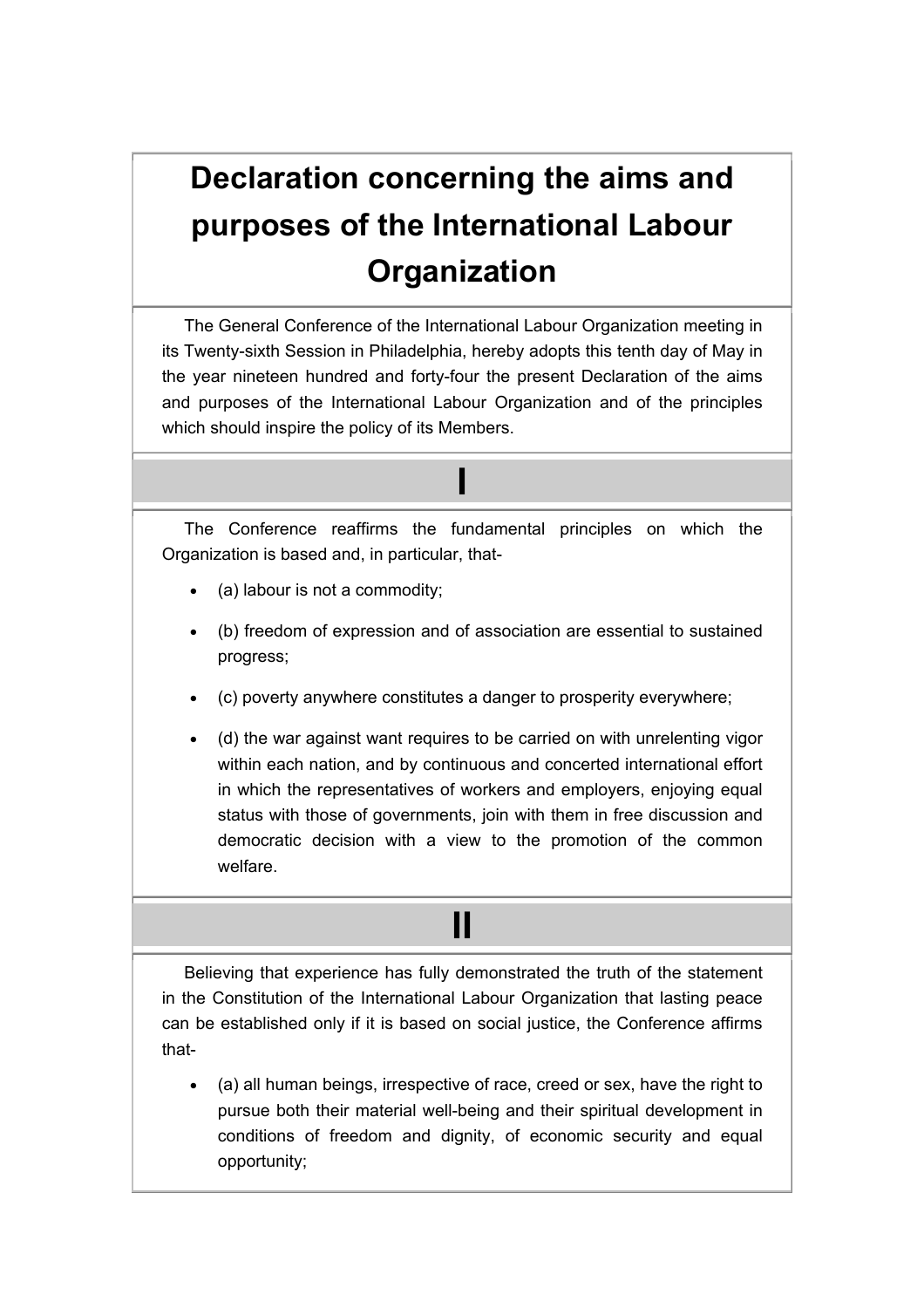- (b) the attainment of the conditions in which this shall be possible must constitute the central aim of national and international policy;
- (c) all national and international policies and measures, in particular those of an economic and financial character, should be judged in this light and accepted only in so far as they may be held to promote and not to hinder the achievement of this fundamental objective;
- (d) it is a responsibility of the International Labour Organization to examine and consider all international economic and financial policies and measures in the light of this fundamental objective;
- (e) in discharging the tasks entrusted to it the International Labour Organization, having considered all relevant economic and financial factors, may include in its decisions and recommendations any provisions which it considers appropriate.

# **III**

The Conference recognizes the solemn obligation of the International Labour Organization to further among the nations of the world programmes which will achieve:

- (a) full employment and the raising of standards of living;
- (b) the employment of workers in the occupations in which they can have the satisfaction of giving the fullest measure of their skill and attainments and make their greatest contribution to the common wellbeing;
- (c) the provision, as a means to the attainment of this end and under adequate guarantees for all concerned, of facilities for training and the transfer of labour, including migration for employment and settlement;
- (d) policies in regard to wages and earnings, hours and other conditions of work calculated to ensure a just share of the fruits of progress to all, and a minimum living wage to all employed and in need of such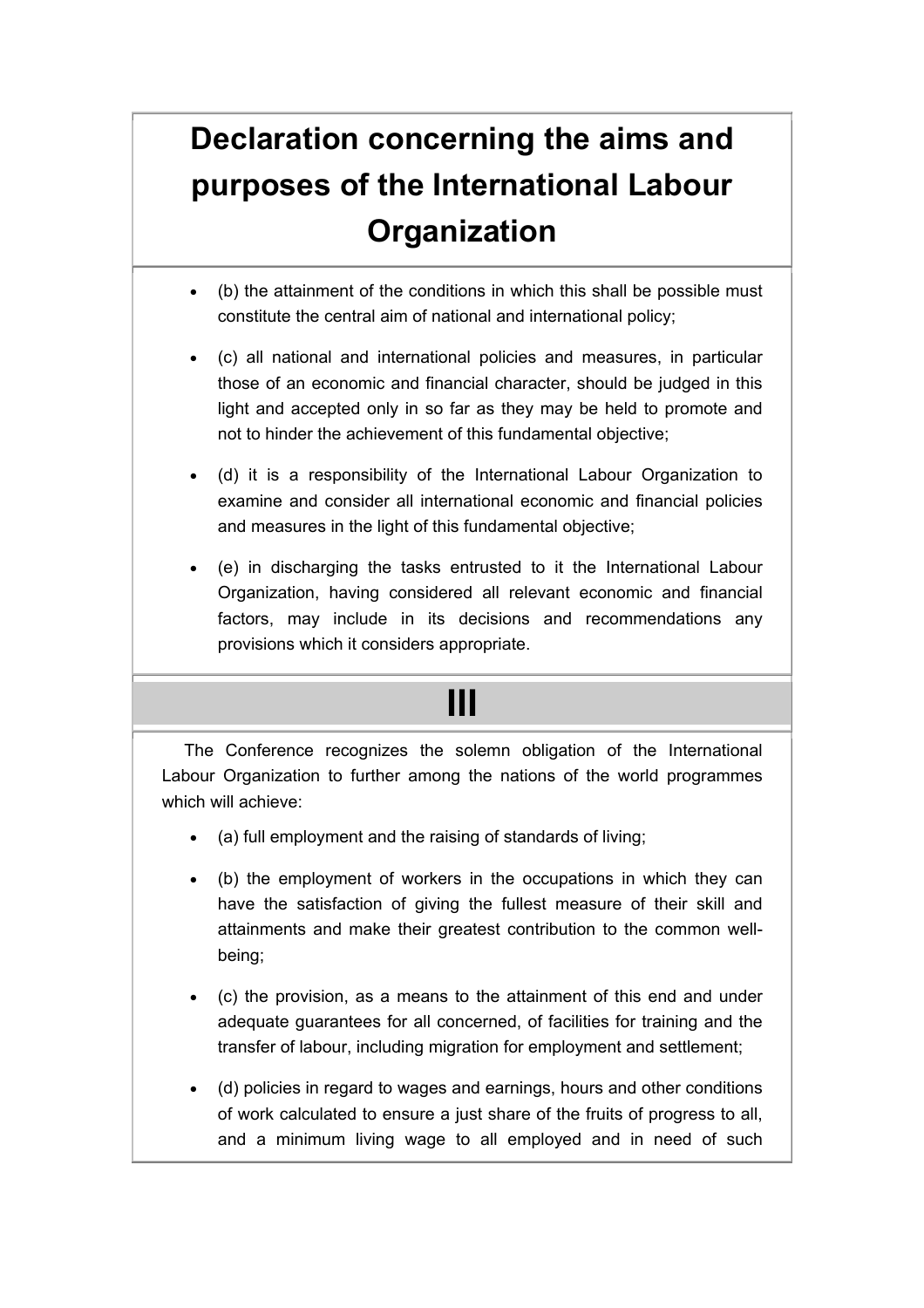protection;

- (e) the effective recognition of the right of collective bargaining, the cooperation of management and labour in the continuous improvement of productive efficiency, and the collaboration of workers and employers in the preparation and application of social and economic measures;
- (f) the extension of social security measures to provide a basic income to all in need of such protection and comprehensive medical care;
- (g) adequate protection for the life and health of workers in all occupations;
- (h) provision for child welfare and maternity protection;
- (i) the provision of adequate nutrition, housing and facilities for recreation and culture;
- (j) the assurance of equality of educational and vocational opportunity.

### **IV**

Confident that the fuller and broader utilization of the world's productive resources necessary for the achievement of the objectives set forth in this Declaration can be secured by effective international and national action, including measures to expand production and consumption, to avoid severe economic fluctuations to promote the economic and social advancement of the less developed regions of the world, to assure greater stability in world prices of primary products, and to promote a high and steady volume of international trade, the Conference pledges the full cooperation of the International Labour Organization with such international bodies as may be entrusted with a share of the responsibility for this great task and for the promotion of the health, education and well-being of all peoples.

### **V**

The conference affirms that the principles set forth in this Declaration are fully applicable to all peoples everywhere and that, while the manner of their